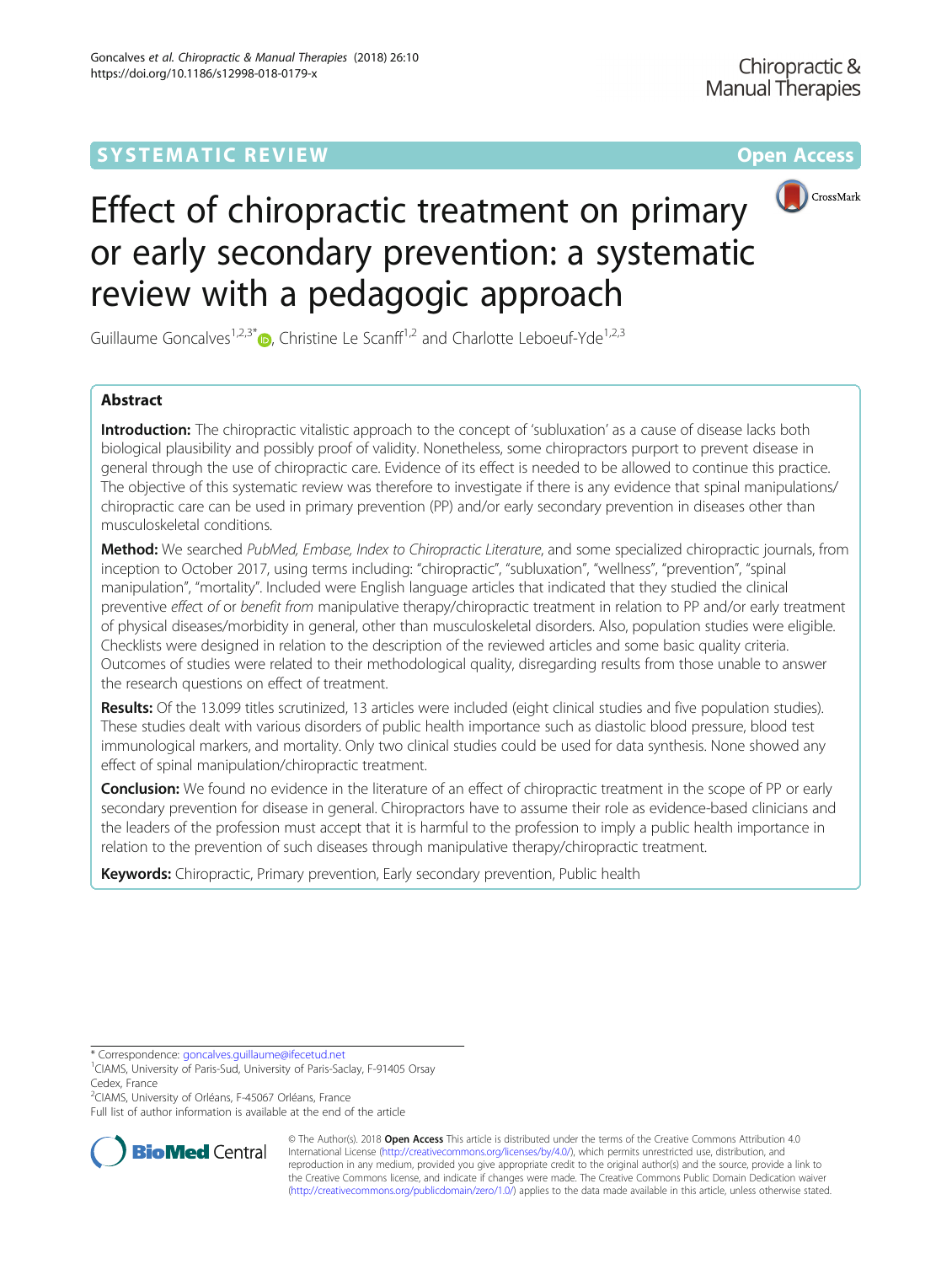## Abstract

Introduction: Une partie des chiropracteurs ayant une conception vitaliste fondent leur approche sur le diagnostic et le traitement des « subluxations ». Dans cette optique, ces dernières pourraient être à l'origine de troubles non musculo squelettiques. Ce postulat n'est. pas plausible et semble manquer de validité. Malgré cela, certains chiropracteurs proposent de prévenir certaines maladies à travers des soins chiropratiques. L'objectif majeur de cet article est. de recenser les preuves concernant la prévention primaire (PP) ou la prévention secondaire précoce des maladies (autres que les troubles neuro musculo squelettiques) en chiropraxie.

Méthode: Une recherche bibliographique a été effectuée jusqu'en octobre 2017 via PubMed, Embase, Index to Chiropractic Literature, et d'autres journaux chiropratiques spécialisés. Les termes suivants ont été utilisés: « chiropractic », « subluxation », « wellness », « prevention », « spinal manipulation », « mortality ». Les articles publiés en anglais et indiquant étudier les effets ou bénéfices des thérapies manuelles/de la chiropraxie dans le cadre de la PP/de la prévention secondaire précoce des maladies et/ou de la morbidité en générale ont été inclus, ainsi que les études effectuées sur des registres de populations. Des checklists ont été créées afin de décrire et de critiquer de manière simplifiée la qualité des études. Les résultats des études ont été pris en compte en fonction de leur qualité méthodologique. Ceux provenant des études ayant un design non adapté aux questions de recherche concernant les effets ou bénéfices du traitement chiropratique n'ont pas été pris en compte.

Résultats: Sur les 13,099 titres recensés, 13 articles ont été retenus (huit études cliniques et cinq études sur des registres de populations). Ces études traitent de différents sujets d'importance en santé publique: hypertension artérielle, troubles immunologiques, mortalité, etc. Seulement deux études ont pu être utilisées pour l'analyse de leurs résultats. Aucunes d'entre elles n'objectivent un effet suite aux manipulations vertébrales/ traitements chiropratiques.

Conclusion: Aucune preuve dans la littérature sur l'effet ou bénéfice des manipulations vertébrales/traitements chiropratiques dans le cadre de la PP ou de la prévention secondaire précoce des maladies en général n'a pu être mis en évidence. Les chiropracteurs doivent adopter une pratique evidence based, et les dirigeants de la profession devraient accepter qu'il soit dangereux d'affirmer avoir un rôle dans la prévention des maladies non musculosquelettiques par la thérapie manuelle.

Motsclés: Chiropraxie, Prévention primaire, Prévention secondaire précoce, Santé publique

## Introduction

#### Primary and early prevention

From a public health perspective, it is always relevant to consider whether it is possible to prevent a disease from occurring rather than to treat it when it is present. However, primary prevention (PP) or early secondary prevention is not always successful or suitable. This can only be applied to conditions with known and avoidable causes. There are also other obvious 'rules' for applying a preventive approach, such as it having to be both less costly and less likely to cause adverse effects than the treatment.

#### Primary prevention in chiropractic practice

Some medical conditions are well documented for being successfully prevented through PP or early secondary prevention, such as polio through vaccination [\[1](#page-18-0)] and dental caries through oral hygiene and fluoride exposure [\[2\]](#page-18-0). According to a recent systematic review, chiropractors are interested in providing PP both in relation to several general public health issues and for musculoskeletal conditions [\[3](#page-18-0)]. In fact, some chiropractors have adopted the 'dental model' in their practice, proposing to prevent spinal problems through treatment of spinal subluxations before symptoms arise although patients do not seem to be particularly interested in this aspect of chiropractic care [[3\]](#page-18-0). In addition, some chiropractors even offer to help preventing disease in general and advocate their services also to people who wish to maintain good health, basing this on a 'vitalist' approach which includes a belief in the 'subluxation concept' [\[4,](#page-18-0) [5](#page-18-0)]. This alternative approach offers chiropractic care (possibly in conjunction with other modalities if needed) to prevent disease in general also for disorders outside the usual chiropractic scope of practice and is therefore sometimes beyond the legal boundaries for chiropractic legislation [\[6\]](#page-18-0).

The definition of absence of disease, for this group of chiropractors, could be the World Health Organisation definition of health, as "a state of complete physical, mental and social well-being and not merely the absence of disease or infirmity" [\[7](#page-18-0)]. In order to obtain this complete healthy state, according to proponents of this approach, chiropractic treatment offers some considerable possibilities, because, according to Hannon in a review of the chiropractic literature: "It is plausible that chiropractic care may be of benefit to every function of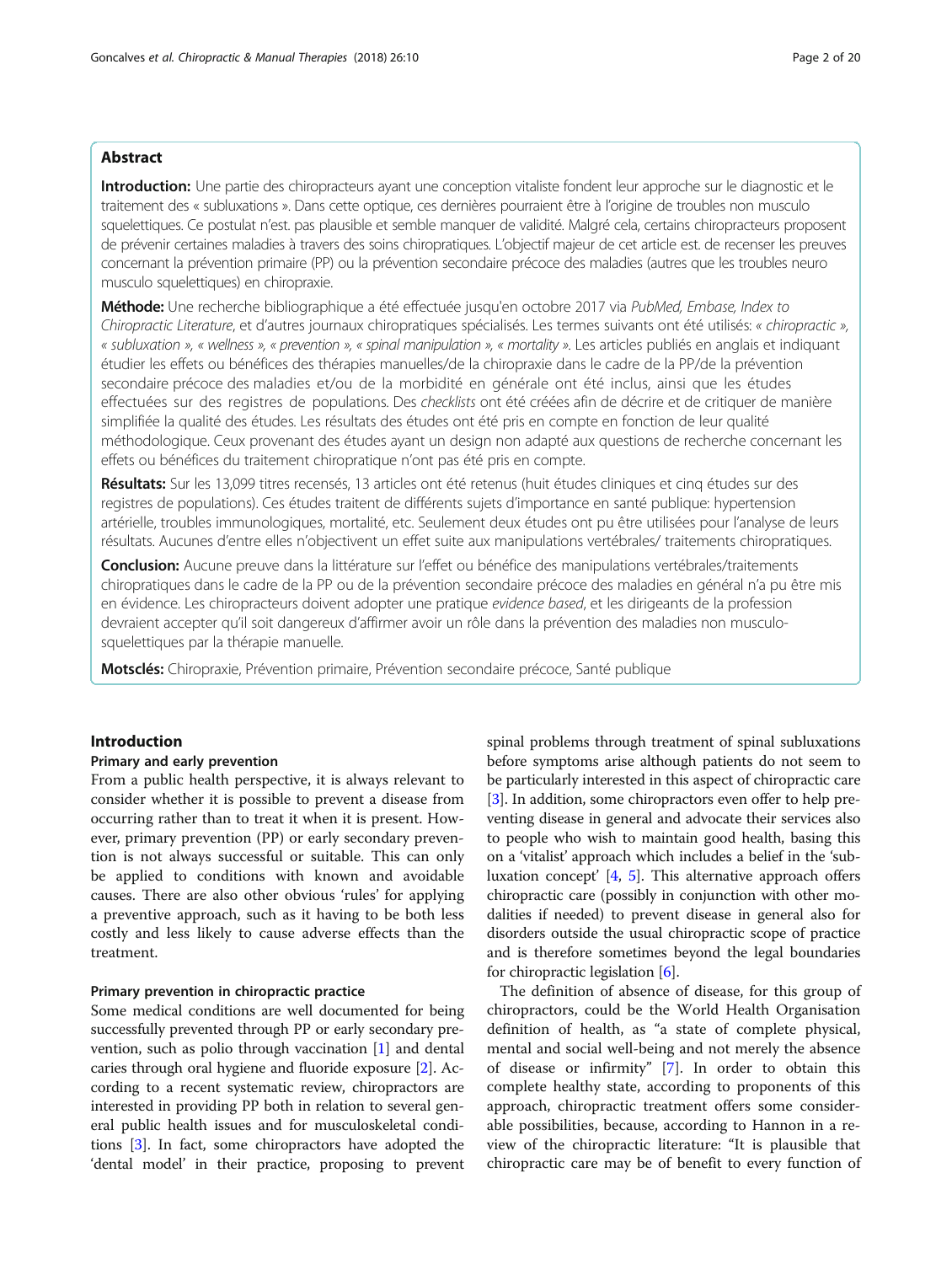the body and have the potential for long-term, overall health benefit to those receiving chiropractic care" [[8\]](#page-18-0).

#### Challenging the subluxation model

Beliefs that a spinal subluxation can cause a multitude of diseases and that its removal can prevent them is clearly at odds with present-day concepts, as the aetiology of most diseases today is considered to be multi-causal, rarely mono-causal. It therefore seems naïve when chiropractors attempt to control the combined effects of environmental, social, biological including genetic as well as noxious lifestyle factors through the simple treatment of the spine. In addition, there is presently no obvious emphasis on the spine and the peripheral nervous system as the governing organ in relation to most pathologies of the human body.

The 'subluxation model' can be summarized through several concepts, each with its obvious weakness. According to the first three, (i) disturbances in the spine (frequently called 'subluxations') exist and (ii) these can cause a multitude of diseases. (iii) These subluxations can be detected in a chiropractic examination, even before symptoms arise. However, to date, the subluxation has been elusive, as there is no proof for its existence. Statements that there is a causal link between subluxations and various diseases should therefore not be made [[9\]](#page-18-0). The fourth and fifth concepts deal with the treatment, namely (iv) that chiropractic adjustments can remove subluxations, (v) resulting in improved health status. However, even if there were an improvement of a condition following treatment, this does not mean that the underlying theory is correct. In other words, any improvement may or may not be caused by the treatment, and even if so, it does not automatically validate the underlying theory that subluxations cause disease.

#### The duty to test non-plausible clinical activities

If PP of all sorts of diseases through chiropractic care were possible, it would of course be highly relevant both on a personal level and from a public health perspective. However, if this is not the case, chiropractors promoting this paradigm would be fooling their patients in an unethical manner. Also, when health care practitioners promote non-plausible clinical models, the burden of evidence is surely much higher than when they deal with plausible and generally acceptable concepts [[10\]](#page-18-0). Therefore, it is urgently necessary to review the literature for evidence that chiropractic adjustments have an allembracing effect on the human body, as this is not based on a plausible model.

#### Confidence in poor quality research

During our readings of the literature in this domain we came across the previously mentioned review of chiropractic research [[8\]](#page-18-0) that had used a non-systematic and non-transparent approach in terms of search methods, inclusion and exclusion criteria, quality assessment, and synthesis of results. The author, nevertheless, concluded that chiropractic adjustments "confer measurable health benefits to people regardless of the presence or absence of symptoms" and "the notion that there is no evidence of chiropractic care being of benefit to individuals without musculoskeletal complaints appears erroneous". With such a publication in hand, many research-naïve chiropractors would consider themselves 'evidence-based', when giving chiropractic adjustments with the intent to prevent disease from occurring.

#### Pedagogic dimension

Presumably authors of methodologically weak reports are unlikely to perform low quality studies on purpose. It is our belief that such studies are the result of an incomplete understanding of the basic criteria for 'good' research and lack of assistance from the accepted research community. There is also the problem of the lack of any 'good' research in existence. So it becomes also a dual issue of reviewers not understanding good research and the lack of good research for them to 'understand'. Therefore, it would be important not only to uncover the evidence level for the use of chiropractic care in PP and early secondary prevention in a literature review but also to add a pedagogic dimension to the report, in case some of the articles reviewed would be methodologically unacceptable. This expectation is not unreasonable, as – in our experience – this type of articles often seems to end up in the grey literature and in journals of lesser standard.

#### **Objectives**

The research questions of our review were:

– For which physical, non-musculoskeletal diseases has the effect/benefit of chiropractic treatment been studied in the chiropractic literature?

And within those studies:

- Which study designs have been used?
- Were the designs appropriate to uncover effect of intervention?
- Was the basic methodological quality sufficient to make results credible?
- What evidence is there that chiropractic treatment can prevent disease or stop it in its early stage?

## Method

The review was registered in PROSPERO, with the reference CRD42017074245.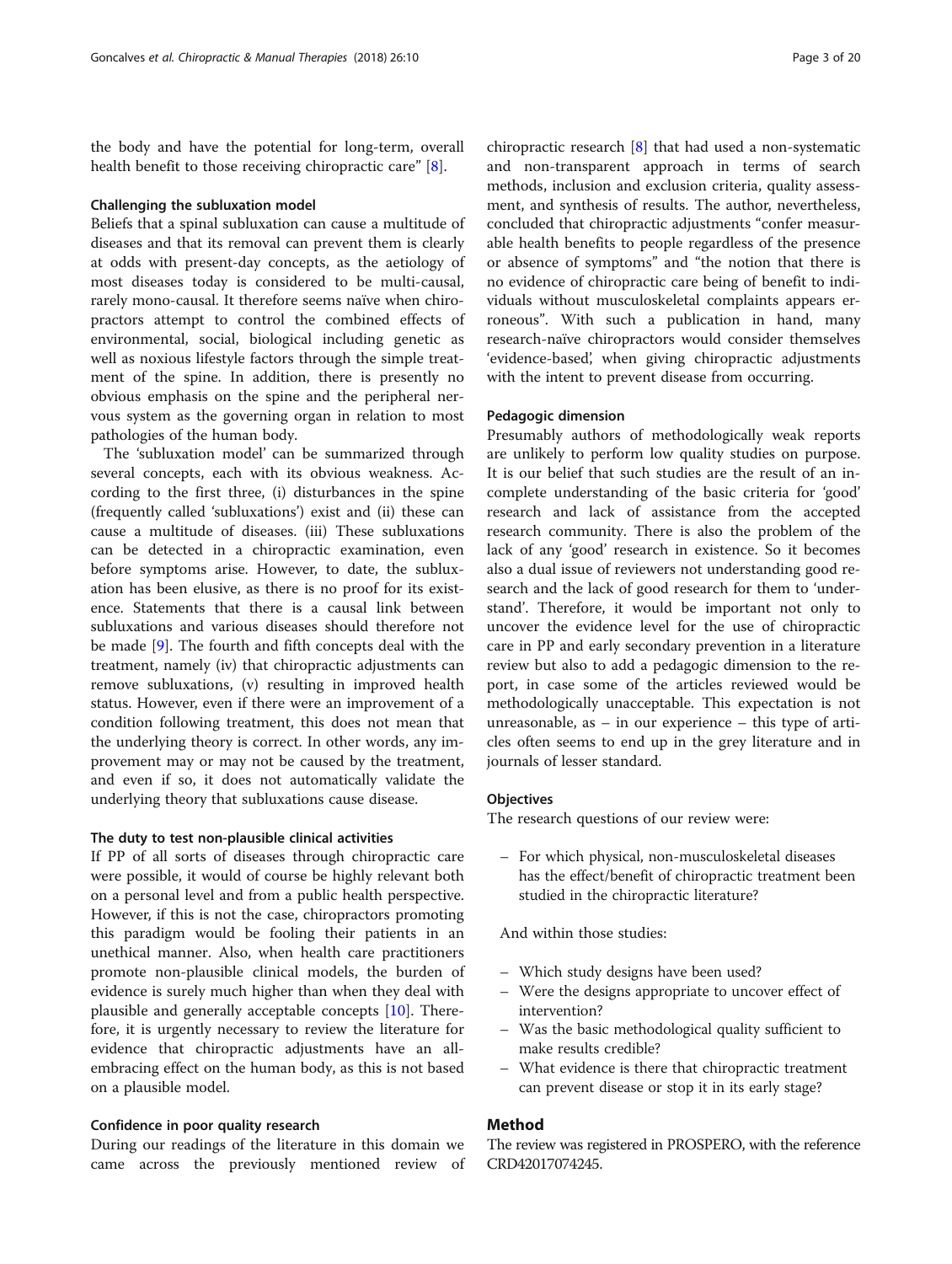## <span id="page-3-0"></span>Identifying relevant studies

We performed a number of systematic searches, scrutinizing both the 'normal' indexed scientific literature and the more 'grey' literature to which we had access. A librarian was consulted for the search of articles in journals that could be traced through PubMed and Embase. MeSH terms (PubMed) and Emtree terms (Embase) were not used because they would not necessarily exist or be helpful for this topic. Instead, we did a free text search using terms in relation to chiropractic and prevention/wellness, accepting that we would have to screen a large number of irrelevant texts in order to capture the few studies on this topic that might exist. Additional searches were performed using the Index of Chiropractic Literature, Journal of Chiropractic Medicine, Journal of Vertebral Subluxation Research, and the journal Functional Neurology, Rehabilitation, and Ergonomics. The equations and search terms are available in Table 1 (col. 1 and 2). In addition, we scrutinized the reference list of the previously mentioned review by Hannon [\[8](#page-18-0)] for studies on effect or benefit of treatment. A hand search was also done consulting texts and reference lists of relevant articles. We accepted only articles written in English and there was no limitation for year of publication.

Index of Chiropractic Literature, and the articles obtained through our other sources. They also screened all the issues of the: Journal of Vertebral Subluxation Research and the Journal of Chiropractic Medicine. In addition, GG screened the Functional Neurology, Rehabilitation and Ergonomics journal twice and blindly, and the reference lists of relevant articles were searched by the same author. Potentially interesting articles were scrutinized independently by GG and CLY for inclusion and exclusion criteria using abstracts and, if in doubt, full texts.

### Inclusion criteria

We included published research articles that suggested or specifically stated that they studied the clinical preventive effect of or benefit from manipulative therapy/ chiropractic treatment (with or without adjunctive measures) in relation to PP and/or early treatment of physical diseases/morbidity in general, other than musculoskeletal disorders. Also, studies including early markers of ill health were included. Included were also studies of prevention of early death. Clinical and epidemiological studies were eligible. Chiropractic treatment was defined as any treatment provided by a chiropractor. Outcome had to be studied in a clinical context, meaning that purely experimental studies with baseline and immediate post-treatment measurements were not of interest.

## Article selection

Two authors (GG and CLY) independently selected the peer-reviewed articles from the titles on PubMed, Embase,

We referred to some case studies but did not include them in our formal analysis because we did not classify

Table 1 Search terms used in a systematic review on the effect/benefit of chiropractic primary or early secondary prevention

| Journal/Online library                                            | Search terms, issues and reference list used                                                                                                                                                                                             | Date of the last search | # articles included<br>/# total articles |
|-------------------------------------------------------------------|------------------------------------------------------------------------------------------------------------------------------------------------------------------------------------------------------------------------------------------|-------------------------|------------------------------------------|
| PubMed                                                            | (chiropract* OR subluxat* OR 'manual therapy'<br>OR 'spinal manipulation' OR 'spinal manipulative')<br>AND (prevent* OR wellness OR disease OR mortality<br>OR morbidity)                                                                | 04/10/2017              | 5 / 8628                                 |
| Embase                                                            | (chiropract* OR subluxat* OR 'manual therapy' OR<br>'spinal manipulation' OR 'spinal manipulative') AND<br>(prevent* OR wellness OR disease OR mortality OR<br>morbidity) [embase]/lim not [medline]/ lim)                               | 29/09/2017              | 1/2774                                   |
| Index Chiropractic Literature (ICL)                               | Prevention (search 1)                                                                                                                                                                                                                    | 07/10/2017              | 0/535                                    |
|                                                                   | Wellness (search 2)                                                                                                                                                                                                                      | 07/10/2017              | 1/199                                    |
| Journal of Chiropractic<br>Medicine (JCM)                         | All the issues from inception to 2017 were screened.                                                                                                                                                                                     | 07/10/2017              | $2/486^a$                                |
| Journal of Vertebral Subluxation<br>Research (JVSR)               | All the issues from inception to 2017 were screened.                                                                                                                                                                                     | 07/10/2017              | 8 / 351 <sup>a</sup>                     |
| Functional Neurology,<br>Rehabilitation, and Ergonomics<br>(FNRE) | All the issues from inception to 2017 were screened.                                                                                                                                                                                     | 07/10/2017              | $0/126^a$                                |
| Hannon [8]                                                        | Reference list of the article:<br>Hannon SM. Objective Physiologic Changes and<br>Associated Health Benefits of Chiropractic Adjustments<br>in Asymptomatic Subjects: A Review of the Literature.<br>J. Vertebral Subluxation Res. 2004. | <b>NA</b>               | 3/65                                     |

NA non applicable

<sup>a</sup>Denominator based on number of full scientific reports excluding letters to editorials, letters to editor, etc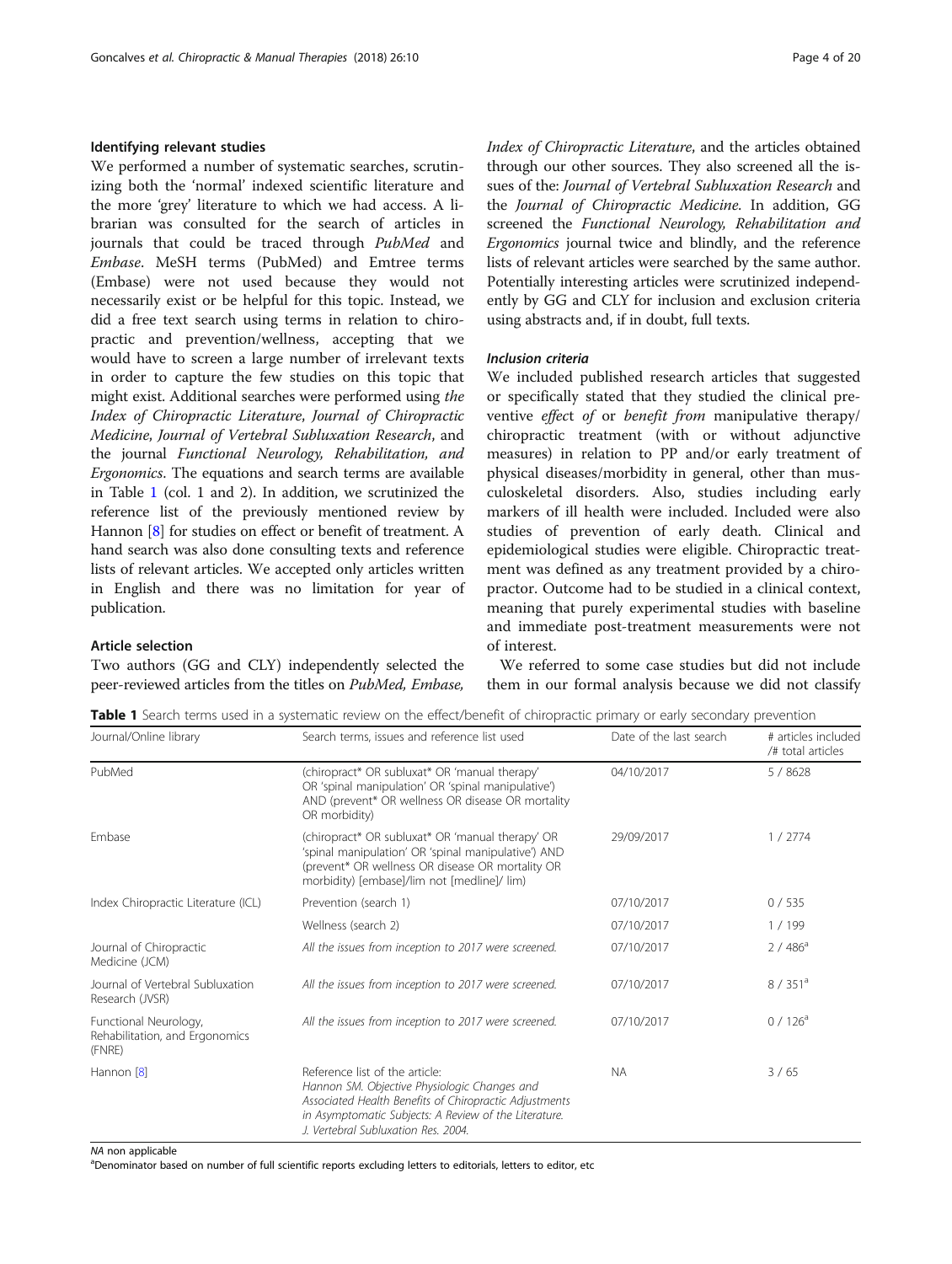them as 'research articles'. The reason for their inclusion was that they gave the impression to the reader that they studied some type of prevention and we wanted to deal with this from a pedagogic angle. However, they were not included in our PRISMA chart, as they had not been obtained in an exhaustive search procedure; they were rather papers that happened to be found whilst we searched for our 'proper' studies and were allowed to remain. Reviews, discussion papers, abstract proceedings, comments, letters to the editor, and animal studies were not included.

## Exclusion criteria

In addition to the case study exclusion we excluded studies on risk of falling, improved sport performance, infertility and pregnancy. We excluded also studies on 'wellness' and general well-being as measured exclusively through questionnaires and we did not take these aspects into account if they were included as a part of an otherwise relevant study.

## Charting the data

## **Checklists**

Five checklists were designed in relation to the description of the reviewed articles and some basic quality criteria.

A preliminary read of some of these articles indicated that it would not be possible to perform a formal Cochrane type review for effect of treatment, due to the generally poor methodological quality. The quality control of articles was therefore simple, concentrating mainly on the study design to establish if it were at all possible to answer questions on effect of treatment in a scientifically acceptable manner. The quality checklist for the clinical studies was basic, consisting only of the major methodological points expected to be present in randomized controlled clinical trials, as this is the study design one would expect when searching for effect of treatment/intervention. Another simple checklist was used for population studies.

Our checklists have been described in Tables [2](#page-5-0), [3,](#page-7-0) [4](#page-9-0), [5](#page-10-0) and [6.](#page-11-0)

- 1. Descriptive checklist for clinical studies (Table [2\)](#page-5-0):
- First author, year of publication, name of journal, affiliation, country;
- Research question(s)/purpose of the study;
- Type of manipulative therapy/chiropractic treatment;
- Outcome variables for studied condition;
- Authors'/author's conclusion in relation to effect/ benefit of chiropractic treatment.

Quality checklist for clinical studies (Table [3\)](#page-7-0):

• Methodological considerations

- Design
- Comparison with non-treated (placebo) or an otherwise treated group;
- Random and concealed allocation to treatment groups;
- Main outcome variable(s) validated in some way;<br>• Assessor blinded to treatment group
- Assessor blinded to treatment group.
- Were differences between groups tested for statistical significance in relation to effect/benefit of treatment?
- Comments by reviewers in relation to major methodological improvements needed to test effect/ benefit of intervention.
- 2. Descriptive checklist for population studies (Table [4](#page-9-0)):
- First author, year of publication, name of journal, affiliation, country;
- Research question(s)/purpose of the study;
- Design;
- Study population;
- Outcome variables:
- Which factors associated with cause were included?
- Authors'/author's conclusion in relation to effect/ benefit of chiropractic treatment.

Quality checklist for population studies (Table [5](#page-10-0)):

- Selection of study subjects (whole population, random selection, convenience sample);
- Response/Non response comparison;
- Definition of chiropractic treatment;
- Outcome variables validated in some way;
- Control for other variables that could have an effect on outcome;
- Comments by reviewers in relation to major methodological improvements needed to test effect/ benefit of intervention.

Finally, a descriptive checklist (Table [6](#page-11-0)) was designed for case studies on this subject in order to have an overview of the diseases studied in the chiropractic literature.

The items were:

- First author, year of publication, name of journal, affiliation, country;
- Disorder studied;
- Type of treatment;
- Authors'/Author's conclusion in relation to effect/ benefit of chiropractic treatment.

#### Data extraction and analysis

Data extraction was made independently by GG and CLY with the possibility to consult the third author in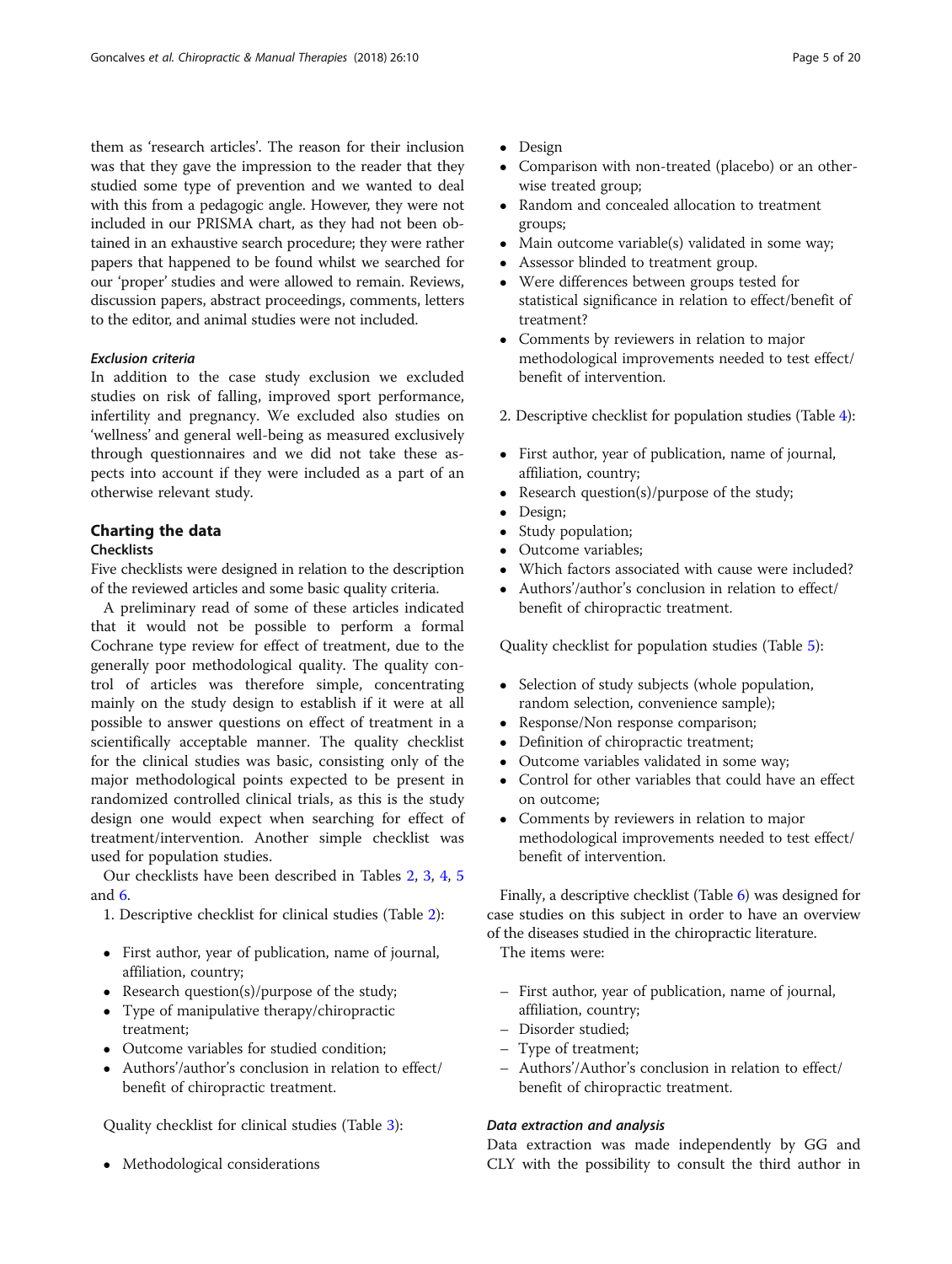<span id="page-5-0"></span>

|                                                                                                                                     | Table 2 Description of eight clinical studies on chiropractic primary or early secondary prevention included in a systematic review                                                                                                                                                                                         |                                                                                                                                                           |                                                                                                         |                                                                                                                                                                                                                                                                                                                                                                                                                                                                                                                                                                                                                                                                                                                                                                                                                                                                                                                                                                                              |
|-------------------------------------------------------------------------------------------------------------------------------------|-----------------------------------------------------------------------------------------------------------------------------------------------------------------------------------------------------------------------------------------------------------------------------------------------------------------------------|-----------------------------------------------------------------------------------------------------------------------------------------------------------|---------------------------------------------------------------------------------------------------------|----------------------------------------------------------------------------------------------------------------------------------------------------------------------------------------------------------------------------------------------------------------------------------------------------------------------------------------------------------------------------------------------------------------------------------------------------------------------------------------------------------------------------------------------------------------------------------------------------------------------------------------------------------------------------------------------------------------------------------------------------------------------------------------------------------------------------------------------------------------------------------------------------------------------------------------------------------------------------------------------|
| First Author<br>Affiliation<br>Country<br>Journal<br>(Year)                                                                         | Research question(s)<br>or purpose of study                                                                                                                                                                                                                                                                                 | Type of manipulative therapy/<br>chiropractic treatment                                                                                                   | Outcome variables for studied<br>condition                                                              | Authors/author's conclusion in relation to<br>effect/benefit of chiropractic treatment                                                                                                                                                                                                                                                                                                                                                                                                                                                                                                                                                                                                                                                                                                                                                                                                                                                                                                       |
| Kessinger<br>(1997)<br>JVSR<br>USA                                                                                                  | "to assess the influence of upper<br>cervical adjustments on<br>pulmonary function."                                                                                                                                                                                                                                        | Upper cervical treatment                                                                                                                                  | a)forced vital capacity (FVC);<br>b)forced expiratory volume<br>in one second (FEV-1)<br>Lung function: | improved pulmonary function in FVC and<br>FEV-1 after receiving chiropractic care for<br>the correction of upper cervical vertebral<br>The study indicates that subjects show<br>subluxation."                                                                                                                                                                                                                                                                                                                                                                                                                                                                                                                                                                                                                                                                                                                                                                                               |
| Kessinger<br>(1998)<br><b>JVSR</b><br>USA                                                                                           | a population of subjects previously<br>naïve to any form of chiropractic."<br>adjustments (hence presence of<br>changes in visual acuity among<br>"to investigate the relationship<br>a vertebral subluxation) and<br>between frequency of                                                                                  | for the correction of atlas and/<br>"Upper Cervical Specific Care<br>or axis $(C-1, C-2)''$                                                               | Distance visual acuity                                                                                  | "Consequently, while further study of other<br>of upper cervical subluxation, regardless of<br>subject populations is required to validate<br>article, it appears that the effects observed<br>are of longer term than would be expected<br>present study, improvement in visual acuity<br>"This information suggests that correction<br>effects observed, as well as to decipher the<br>the preliminary findings presented in this<br>from a stimulus-response reaction. Further<br>differential vision changes apparent in the<br>adjustment procedures employed in the<br>inferior or superior to axis) is associated<br>its vector character (right versus left, or<br>evaluation, however, will be needed to<br>with either uni-lateral, and/or bilateral<br>elucidate the long term nature of the<br>appears to be linked to correction of<br>Thus, through the upper cervical<br>DVA = Distance Visual Acuity<br>improvements in %DVA."<br>vertebral subluxation."<br>present study." |
| Morter Health System, Inc. and<br>Synchroniza-tion Technique<br>developer of Bio-Energetic<br>Morter<br>(1998)<br><b>JVSR</b><br>SA | Testing the hypothesis that "lower<br>excessive sympathetic stimulation<br>increase or decrease accordingly<br>Also to test the hypothesis that<br>salivary pH would accompany<br>while higher pH values would<br>accompany parasympathetic<br>after administration of care".<br>salivary pH values would<br>predominance". | engrams eliciting inappropriate<br>Bio-energetic synchronization<br>physiology often associated<br>with autonomic imbalance"<br>which "updates or re-sets | Salivary pH                                                                                             | arge treatment effect in the S-Group (0.80)<br>"Effect sizes for the two groups revealed a<br>compared to a moderate effect in the P-<br>S-Group = sympathetic group<br>P-Group = sympathetic group<br>Group (0.50)                                                                                                                                                                                                                                                                                                                                                                                                                                                                                                                                                                                                                                                                                                                                                                          |
| Camgen, Inc.<br>Campbell<br>(2005)<br>JVSR<br>USA                                                                                   | Thiol = a surrogate estimate of human<br>and long-term chiropractic care on<br>serum thiol levels in asymptomatic<br>"to assess the effect of short-term<br>enzyme<br>health status; of DNA repain<br>subjects"<br>activity                                                                                                 | -diversified technique with<br>-network spinal analysis<br>activator methods<br>drop-table                                                                | Plasm/serum thiol                                                                                       | that were higher than normal wellness values."<br>"Asymptomatic or primary wellness subjects<br>under chiropractic care demonstrated higher<br>mean serum thiol levels than patients with<br>active disease and produced some values                                                                                                                                                                                                                                                                                                                                                                                                                                                                                                                                                                                                                                                                                                                                                         |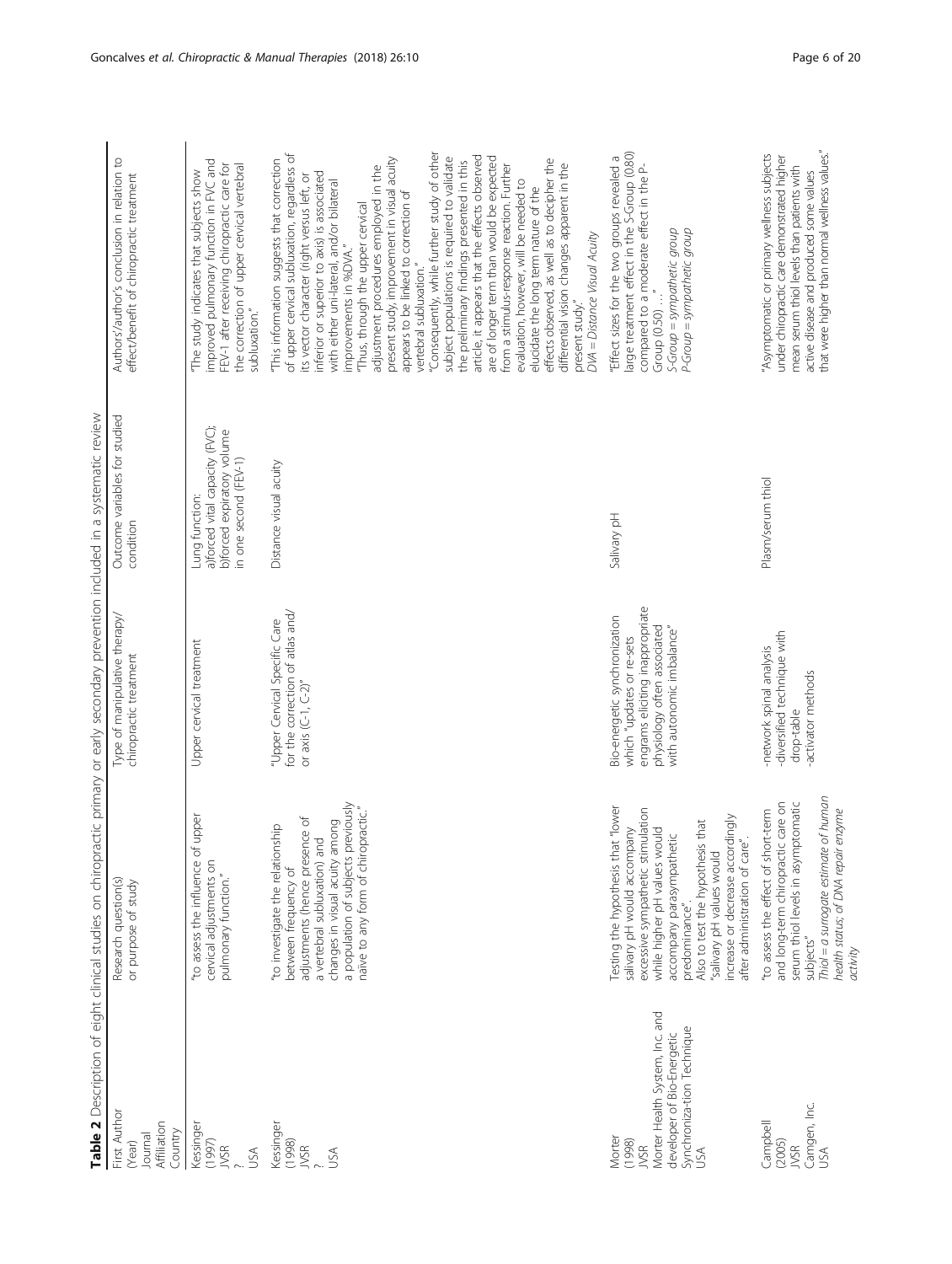| First Author<br>Affiliation<br>Country<br>Journal<br>(Year)                                               | Research question(s)<br>or purpose of study                                                                                                                                                                                   | Type of manipulative therapy<br>chiropractic treatment                                                                                                                                                                             | Outcome variables for studied<br>condition                                                                                                                                                                                   | Authors/author's conclusion in relation to<br>effect/benefit of chiropractic treatment                                                                                                                                                                                                                                                                                                                                                                                                                                                          |
|-----------------------------------------------------------------------------------------------------------|-------------------------------------------------------------------------------------------------------------------------------------------------------------------------------------------------------------------------------|------------------------------------------------------------------------------------------------------------------------------------------------------------------------------------------------------------------------------------|------------------------------------------------------------------------------------------------------------------------------------------------------------------------------------------------------------------------------|-------------------------------------------------------------------------------------------------------------------------------------------------------------------------------------------------------------------------------------------------------------------------------------------------------------------------------------------------------------------------------------------------------------------------------------------------------------------------------------------------------------------------------------------------|
|                                                                                                           |                                                                                                                                                                                                                               |                                                                                                                                                                                                                                    |                                                                                                                                                                                                                              | chiropractic could influence the basic<br>physiological process of endogenous<br>generation of oxidative stress"                                                                                                                                                                                                                                                                                                                                                                                                                                |
| Sherman College of Straight<br>Chiropractic<br>Boone<br>(2006)<br><b>JVSR</b><br>USA                      | care and possible links to immune<br>information regarding chiropractic<br>Pilot study "to gather preliminary<br>status and improved aspects of<br>health and quality of life"                                                | -"chiropractic adjustments when<br>-"chiropractic care"<br>indicated"                                                                                                                                                              | Blood tests for immunological<br>markers                                                                                                                                                                                     | chiropractic care and possible links to<br>"This pilot study has provided some<br>preliminary information regarding<br>immune status "                                                                                                                                                                                                                                                                                                                                                                                                          |
| Journal of Chiropractic Medicine<br>Private practice<br>McMasters<br>(2013)<br>JSA                        | measurements in African American<br>chiropractic care would change BP<br>patients and to determine if a study<br>was feasible in a chiropractic<br>"to determine if a course of<br>$BP = blood pressure$<br>teaching clinic." | (manipulation) based upon the<br>spinal examination findings"<br>"chiropractic adjustments                                                                                                                                         | diagnosed with prehypertension<br>Systolic and diastolic blood<br>or stage 1 hypertension<br>pressure on subjects                                                                                                            | chiropractic care. Unfortunately, the mechanism<br>between BMI and BP is not well understood."<br>that patients with higher BMI may be more<br>difference in BP following chiropractic care<br>for this group of African American patients.<br>resistant to BP reductions in the context of<br>group, a statistically significant decrease in<br>However, when 4 patients who had large<br>diastolic BP was observed. It is possible<br>BMIs (outliers) were excluded from the<br>There was no statistically significant<br>BMI=Body Mass Index |
| School of Health Science and<br>Disability and Rehabilitation<br>Social Care<br>(2014)<br>Jones<br>$\leq$ | "to investigate the hypothesis that<br>when compared with breathing<br>MT produces additional benefit<br>retraining alone in a group of<br>DB = Dysfunctional breathing<br>patients with primary DB."<br>MT = Manual Therapy  | All the subjects were treated with<br>manual therapy techniques (e.g.<br>physiotherapy management<br>individualised selection of<br>The intervention group:<br>standardised respiratory<br>Maitland mobilisation/<br>manipulation) | one second (FEV1) b)forced vital<br>a)forced expiratory volume in<br>Spirometry measured by:<br>dysfunctional breathing<br>Secondary outcome<br>Nijmegen score for<br>Primary outcome<br>Breath hold time<br>capacity (FVC); | the manual therapy and respiratory treatment<br>"There was no significant difference between<br>groups for the primary outcome (Nijmgen<br>score) or any secondary outcomes"                                                                                                                                                                                                                                                                                                                                                                    |
| Palmer college of Chiropractic<br>Goertz<br>(2016)<br>JMPT<br>JSA                                         | effect and safety of toggle recoil spinal<br>Pilot study "to estimate the treatment<br>manipulation for blood pressure<br>management"                                                                                         | Toggle recoil spinal manipulation<br>therapy                                                                                                                                                                                       | with prehypertension or stage 1<br>pressure on subjects diagnosed<br>Systolic and diastolic blood<br>hypertension                                                                                                            | use of SMT for patients with high BP. Thus,<br>"there is limited research to support the<br>rigorous studies to evaluate the efficacy<br>and safety of SMT for hypertension are<br>needed to guide chiropractic clinical<br>SMT = Spinal Manipulative Therapy<br><b>BP=Blood Pressure</b><br>practice."                                                                                                                                                                                                                                         |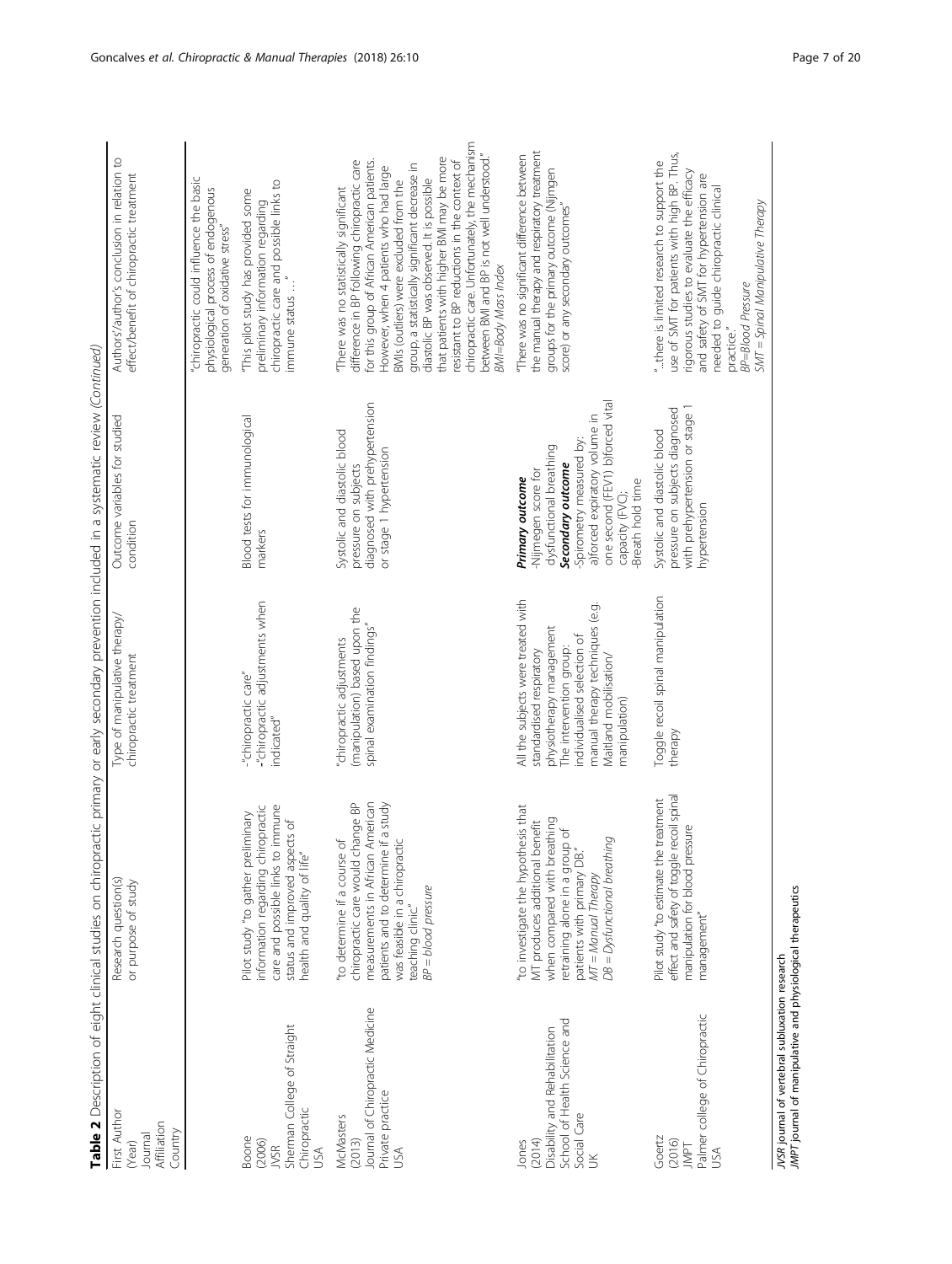<span id="page-7-0"></span>

|                                                                                                                                            | Table 3 Qualitative checklist of eight clinical studies on chiropractic primary or early secondary prevention                                                                                                                                                                                                                                                                                                                                                                                   |                                                                                                                                                                                                      |                                                                    |                                                                                                                                         |                                         |                                                                                                                          |                                                                                                                                                                                                                                                                                                                                                                                                                                                                                                                                                                                                                  |
|--------------------------------------------------------------------------------------------------------------------------------------------|-------------------------------------------------------------------------------------------------------------------------------------------------------------------------------------------------------------------------------------------------------------------------------------------------------------------------------------------------------------------------------------------------------------------------------------------------------------------------------------------------|------------------------------------------------------------------------------------------------------------------------------------------------------------------------------------------------------|--------------------------------------------------------------------|-----------------------------------------------------------------------------------------------------------------------------------------|-----------------------------------------|--------------------------------------------------------------------------------------------------------------------------|------------------------------------------------------------------------------------------------------------------------------------------------------------------------------------------------------------------------------------------------------------------------------------------------------------------------------------------------------------------------------------------------------------------------------------------------------------------------------------------------------------------------------------------------------------------------------------------------------------------|
| First Author<br>Affiliation<br>Country<br>Journal<br>(Year)                                                                                | Methodological considerations<br>Design                                                                                                                                                                                                                                                                                                                                                                                                                                                         | Comparison with non-treated<br>otherwise treated group?<br>$\overline{\mathsf{a}}$<br>(placebo) group or                                                                                             | Random and concealed<br>allocation to treatment<br>groups          | Main outcome variable(s)<br>validated in some way?<br>(reproducible/reliable)                                                           | Assessor blinded to<br>treatment group? | effect/benefit of treatment?<br>groups tested for statistical<br>Were differences between<br>significance in relation to | Comments by reviewers in relation to<br>major methodological improvements<br>needed to test effect/benefit of<br>intervention                                                                                                                                                                                                                                                                                                                                                                                                                                                                                    |
| Kessinger<br>(1997)<br><b>JVSR</b><br>USA                                                                                                  | Prospective outcome study<br>weeks of chiropractic care<br>of lung function after 2                                                                                                                                                                                                                                                                                                                                                                                                             | No placebo or control group                                                                                                                                                                          | NA because no control<br>dhoub                                     | reproducibility not reported<br>most reproducible of the<br>ref. provided but level of<br>two measurements with<br>FEV-1 reported to be | There was only<br>one group<br>₹        | There was only one<br>treatment group<br>₹                                                                               | type of treatment known to be effective<br>or (possibly) to c) a treatment elsewhere<br>to a sham treatment, or to b) another<br>function after chiropractic care of the<br>neck, one could a) either compare it<br>in the spine, if the purpose is to see if<br>To test the effect on pulmonary<br>the 'neck' is important.                                                                                                                                                                                                                                                                                     |
| <b>kessinger</b><br>(1998)<br><b>JVSR</b><br>USA                                                                                           | of visual acuity after six weeks<br>Prospective outcome study<br>Also the dose of treatment<br>of chiropractic.<br>was studied.                                                                                                                                                                                                                                                                                                                                                                 | No placebo or control group                                                                                                                                                                          | NA because no control<br>dronb                                     | Not reported but used<br>standard eye chart                                                                                             | There was only<br>one group<br>≸        | There was only one<br>treatment group<br>≨                                                                               | matter, patients should at baseline be<br>groups each receiving different numbers<br>randomly allocated into one of several<br>To test if the 'dose' of adjustments<br>of treatments/adjustment.                                                                                                                                                                                                                                                                                                                                                                                                                 |
| System, Inc. and<br>Synchronization<br>Morter Health<br>Bio-Energetic<br>developer of<br>Technique<br>Morter<br>(1998)<br><b>NSR</b><br>ŠÁ | sympathetic or parasympathetic<br>of salivary pH in two groups<br>Prospective outcome study<br>defined as predominantly<br>after 4-days of chiropractic<br>treatment                                                                                                                                                                                                                                                                                                                            | but patients were all treated in<br>No placebo or control group<br>to whether they predominantly<br>the same way and outcomes<br>were compared in relation<br>were sympathetic or<br>parasympathetic | predetermined criteria<br>sample stratified on<br>NA because study | Not reported but used<br>standard pH paper                                                                                              | There was only<br>one group<br>₹        | There was only one<br>treatment group<br>≸                                                                               | valid and/or reproducible. The assessment<br>diagnosis of predominantly sympathetic<br>methods by assessors that are blinded to<br>that allows for subgroup analyses. The<br>controlled prospective outcome study<br>and parasympathetic subjects must be<br>should be done with valid/reproducible<br>either a) be tested for outcome in a<br>design or (possibly) b) be tested for<br>outcome in a sufficiently large non-<br>react differently to the chiropractic<br>randomized controlled clinical trial<br>To establish if different subgroups<br>treatment, then the groups could<br>dassification group. |
| Camgen, Inc.<br>Campbell<br>(2005)<br><b>JVSR</b><br>ŠÁ                                                                                    | in patients with active disease<br>treated with chiropractic care<br>for a) less than one year or b)<br>comparing serum thiol levels<br>(? Materials and Methods) or<br>disease free (? Materials and<br>there was also a third non-<br>at least one year. Perhaps<br>Methods) for two groups<br>symptomatic apparently<br>These groups had been<br>(? Abstract)/apparently<br>healthy control group<br>perhaps three groups<br>A retrospective study<br>$(2$ Table $1)$ .<br>$(?$ Table $1)$ . | Perhaps, not clear                                                                                                                                                                                   | $\frac{1}{2}$                                                      | Serum thiols claimed to<br>be valid as indicators for<br>mortality and active<br>disease                                                | There was only<br>one group<br>≨        | Yes                                                                                                                      | care can affect DNA repair then a study<br>The results in this study relate only to<br>long-term treatment in a random fashion.<br>divided into treated and untreated, and<br>To test if chiropractic care and dose of<br>this could have been done for different<br>association and not effect. The claim<br>that "results clearly support" etc. are<br>healthy. The dose-response should be<br>patients receiving short-term and one<br>sample should have been randomly<br>tested in a similar way, i.e. a group of<br>study populations, the sick and the<br>unfounded.                                      |
| College of<br>Sherman<br>Boone<br>(2006)<br><b>JVSR</b>                                                                                    | of immune status and health<br>after three and nine months<br>Prospective outcome study<br>of chiropractic care                                                                                                                                                                                                                                                                                                                                                                                 | NA because no control group                                                                                                                                                                          | NA because no control<br>group                                     | Not reported                                                                                                                            | There was only<br>one group<br>≸        | There was only one<br>treatment group<br>≨                                                                               | Just because a study sample is small,<br>does not justify to call it a 'pilot study'<br>A pilot study should be used to test<br>study procedures, ability to obtain<br>patients, etc.                                                                                                                                                                                                                                                                                                                                                                                                                            |

Table 3 Qualitative checklist of eight clinical studies on chiropractic primary or early secondary prevention nepape-ر<br>پنج of eight clinical studies on chird  $-1$ J.  $\ddot{\ddot{\mathbf{r}}}$  $\frac{1}{\sqrt{2}}$ Table 3 Ou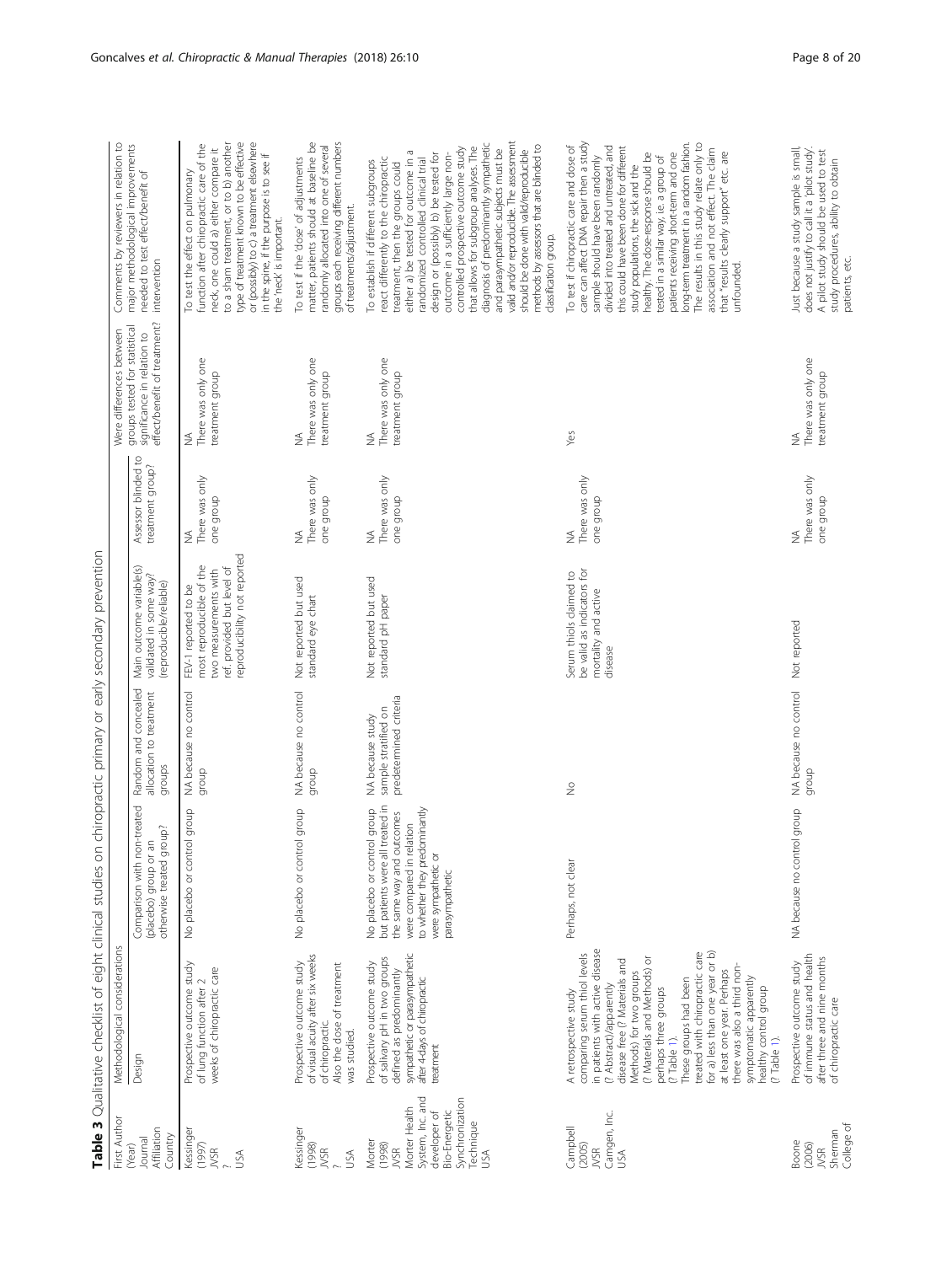|                                                                                                             | Table 3 Qualitative checklist of eight clinical studies on                                                                                                                       |                                                                                    |                                                           | chiropractic primary or early secondary prevention (Continued)                                  |                                              |                                                                                              |                                                                                                                                                                                                                                                                                                                                                                 |
|-------------------------------------------------------------------------------------------------------------|----------------------------------------------------------------------------------------------------------------------------------------------------------------------------------|------------------------------------------------------------------------------------|-----------------------------------------------------------|-------------------------------------------------------------------------------------------------|----------------------------------------------|----------------------------------------------------------------------------------------------|-----------------------------------------------------------------------------------------------------------------------------------------------------------------------------------------------------------------------------------------------------------------------------------------------------------------------------------------------------------------|
| First Author                                                                                                | Methodological considerations                                                                                                                                                    |                                                                                    |                                                           |                                                                                                 |                                              | Were differences between                                                                     | Comments by reviewers in relation to                                                                                                                                                                                                                                                                                                                            |
| Affiliation<br>Country<br>Journal<br>(Year)                                                                 | Design                                                                                                                                                                           | Comparison with non-treated<br>otherwise treated group?<br>Π<br>(placebo) group or | Random and concealed<br>allocation to treatment<br>groups | Main outcome variable(s)<br>validated in some way?<br>(reproducible/reliable)                   | Assessor blinded to<br>treatment group?      | effect/benefit of treatment?<br>groups tested for statistical<br>significance in relation to | major methodological improvements<br>needed to test effect/benefit of<br>intervention                                                                                                                                                                                                                                                                           |
| Chiropractic<br>Straight<br>SÁ                                                                              |                                                                                                                                                                                  |                                                                                    |                                                           |                                                                                                 |                                              |                                                                                              | treatment, a sham/control treatment<br>conclusions on effect/benefits of<br>To draw any (even preliminary)<br>is needed                                                                                                                                                                                                                                         |
| Private practice<br>Chiropractic<br><b>VIcMasters</b><br>Journal of<br>Medicine<br>(2013)<br>JSA            | Prospective outcome study<br>of blood pressure after 21<br>to 23 chiropractic<br>consultations                                                                                   | NA because no control<br>dionb                                                     | NA because no control Probably valid<br>dhoub             |                                                                                                 | There was only<br>one group<br>$\frac{1}{2}$ | There was only one<br>treatment group<br>$\frac{1}{2}$                                       | To test the effect of spinal manipulation<br>really appropriate to concentrate the<br>should concentrate more on reasons<br>for/against the possibility to perform<br>on blood pressure an RCT with a sham<br>a proper randomized controlled trial<br>As this is a feasibility study, it is not<br>discussion on 'improvement' but<br>group would be necessary. |
| and Social Care<br>UK<br>Health Science<br>Disability and<br>Rehabilitation<br>School of<br>(2014)<br>Jones | trial of dysfunctional breathing<br>2-arm randomized controlled<br>after 2, 4, 8, 12 and 26 weeks<br>of either a) respiratory<br>management (RM) or b) RM<br>plus manual therapy | Yes, with a control group                                                          | Yes                                                       | Yes, for the questionnaire.<br>The other variables are<br>frequently used so<br>probably valid. | Yes                                          | Yes                                                                                          | if manual therapy can provide added<br>treatment groups, in this case to see<br>The design is appropriate for testing<br>difference in outcome between<br>benefit to another treatment.                                                                                                                                                                         |
| Palmer college<br>of Chiropractio<br>Goertz<br>(2016)<br>IMPT                                               | 2-arm randomized controlled<br>trial of blood pressure after<br>1, 6 and 12 visits of spinal<br>manipulation                                                                     | Yes, with a sham group                                                             | Yes                                                       | Probably valid                                                                                  | Yes                                          | Yes                                                                                          | The design is appropriate for testing<br>whether spinal manipulation has an<br>effect on blood pressure. However,<br>the absence of effect should be<br>discussed more clearly.                                                                                                                                                                                 |

JVSR journal of vertebral subluxation research<br>JMPT journal of manipulative and physiological therapeutics<br>MA non applicable JMPT journal of manipulative and physiological therapeutics JVSR journal of vertebral subluxation research NA non applicable

Geetz<br>(2016)<br>GOI Ane Te Chi<br>CSA Palmer college of Chiropractic

Goncalves et al. Chiropractic & Manual Therapies (2018) 26:10 **Page 9 of 20** Page 9 of 20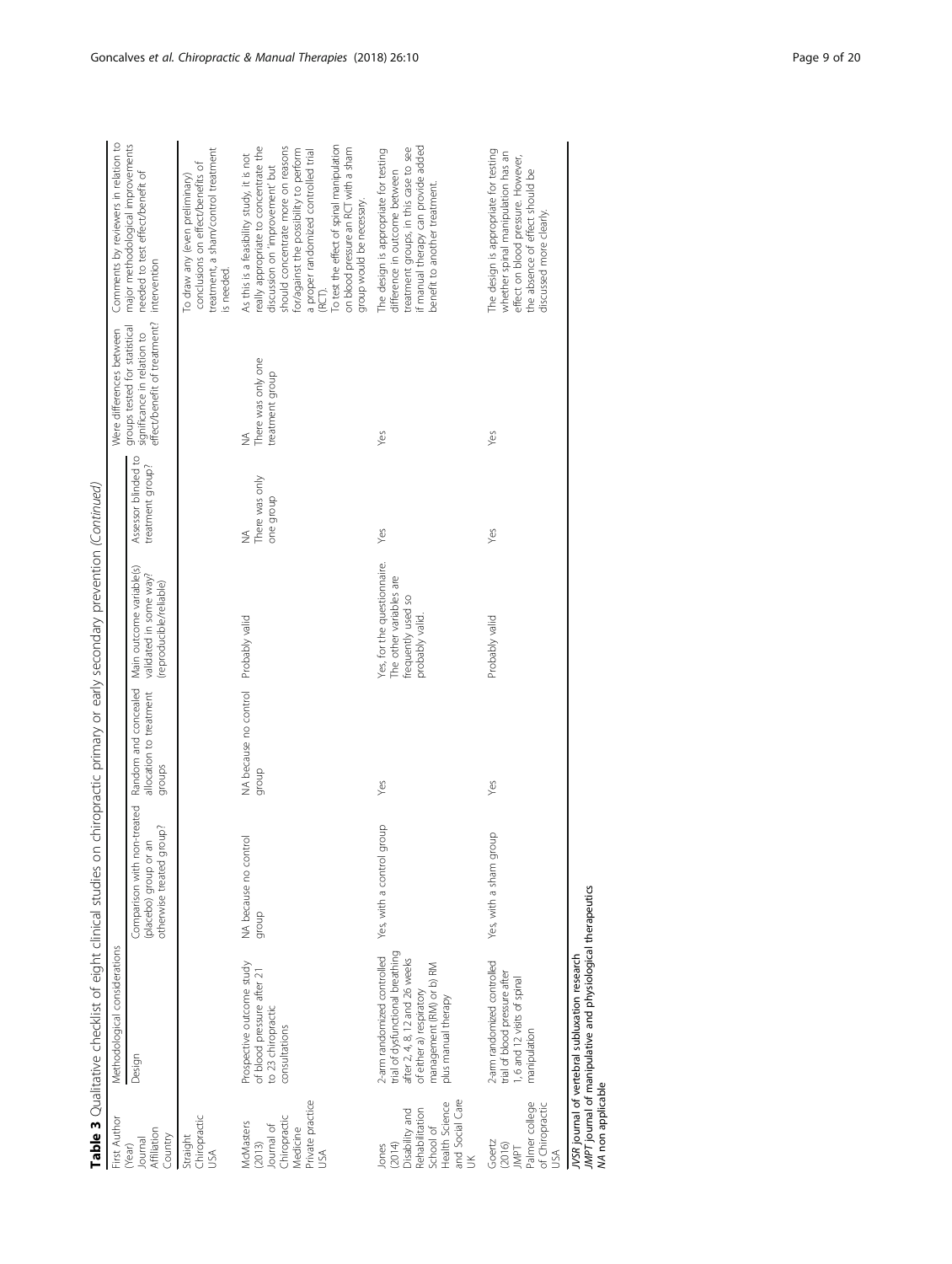<span id="page-9-0"></span>

|                                                                                                                  | Table 4 Descriptive checklist of five population studies on chiropractic primary or early secondary prevention                                                                                                                                                                                                                                          |                |                                                                                        |                                   |                                                                                                                                                   |                                                                                                                                                                                                                                                                                                                                                |
|------------------------------------------------------------------------------------------------------------------|---------------------------------------------------------------------------------------------------------------------------------------------------------------------------------------------------------------------------------------------------------------------------------------------------------------------------------------------------------|----------------|----------------------------------------------------------------------------------------|-----------------------------------|---------------------------------------------------------------------------------------------------------------------------------------------------|------------------------------------------------------------------------------------------------------------------------------------------------------------------------------------------------------------------------------------------------------------------------------------------------------------------------------------------------|
| First Author<br>Affiliation<br>Country<br>Journal<br>(Year)                                                      | Research question(s)<br>or purpose of study                                                                                                                                                                                                                                                                                                             | Design         | Study population                                                                       | Outcome<br>variables              | Which factors associated with<br>cause were included?                                                                                             | to effect/benefit of chiropractic treatment<br>Authors/author's conclusion in relation                                                                                                                                                                                                                                                         |
| Straight Chiropractic<br>Sherman College of<br>Hart [19]<br>(2007)<br><b>JVSR</b><br>SÃ                          | to better understand possible<br>mechanisms for the health<br>disparity along the River"<br>Mississippi River                                                                                                                                                                                                                                           | Register study | from the states along<br>the Mississippi River<br>General population                   | Various diseases<br>and mortality | Only correlations between risk<br>atios) and outcomes (various<br>factor (physician/chiropractor<br>health conditions and death)<br>were studied  | "Chiropractors had stronger correlations<br>is indicated into other possible causative<br>drinking water and health care delivery."<br>compared to physicians. Further study<br>for improved health outcomes when<br>mechanisms such as the quality of                                                                                         |
| Journal of Chiropractic<br>Straight Chiropractic<br>Sherman College of<br>Medicine<br>Hart [20]<br>(2007)<br>JSA | correlates these ratios with various<br>allopathic/ osteopathic physician<br>and chiropractor) ratios in the 50<br>nealth outcomes to determine if<br>correlations in certain outcomes<br>compared with the other doctor<br>states in the United States and<br>one doctor type has stronger<br>type by geographic region.<br>This study assesses doctor | Register study | from 50 states in the<br>General population<br>United states                           | Various diseases<br>and mortality | Only correlations between risk<br>ratios) and outcomes (various<br>factor (physician/chiropractor<br>health conditions and death)<br>were studied | such as cardiovascular and cancer deaths"<br>"Correlation does not necessarily show<br>It is possible, although care should be<br>effect in seemingly unlikely outcomes<br>causation but may provide clues. []<br>doctors of chiropractic are having an<br>taken to avoid overspeculation, that                                                |
| Straight Chiropractic<br>Sherman College of<br>Hart [21]<br>(2008)<br><b>JVSR</b><br>SÃ                          | education and health insurance<br>adding the variables of income,<br>As above (Hart, 2007) [20], but<br>coverage in the analysis                                                                                                                                                                                                                        | Register study | United states + district<br>from 50 states in the<br>General population<br>of Columbia | Various diseases<br>and mortality | Only correlations between risk<br>ratios) and outcomes (various<br>factor (physician/chiropractor<br>health conditions and death)<br>were studied | Median income, educational attainment,<br>"Correlation does not necessarily show<br>and medical doctor ratios showed the<br>mortality rates while health insurance<br>causation but it can provide clues.<br>and chiropractor ratios showed the<br>strongest correlation with reduced<br>weakest correlation with reduced<br>mortality rates." |
| Hart [22]<br>(2008)<br><b>JVSR</b>                                                                               | As above (Hart, 2007) [20] but<br>income and education in the<br>adding the variables of age,                                                                                                                                                                                                                                                           | Register study | United states + district<br>from 50 states in the<br>General population                | Various diseases<br>and mortality | Only correlations between risk<br>ratios) and outcomes (various<br>factor (physician/chiropractor                                                 | association with death rates" compared<br>"The age factor [] had the strongest<br>to doctor ratios.                                                                                                                                                                                                                                            |

DC = Doctors of Chiropractic<br>MD = Medical Doctors JVSR journal of vertebral subluxation research Chiropractic Chiropractic USA

Sherman College of

Sherman College of

JVSR

United states + district of Columbia

of Columbia

ratios) and outcomes (various health conditions and death)

health conditions and death)

"The only statistically significant relationship among doctor ratios was observed with medical doctors and cerebrovascular, though chiropractor ratios showed a stronger average correlation with reduced death rates."

"The only statistically significant

relationship among doctor ratios was

were studied

were studied

analysis

Sherman College of Straight Chiropractic

Sherman College of Straight Chiropractic

USA

Hart [\[23\]](#page-18-0) International Dose-Response Society (2013)

International Dose-Response Society

"to simply compare the correlation between DC and MD concentrations (doses) in relation to hypertension mortality rates (responses)." DC = Doctors of Chiropractic MD = Medical Doctors

between DC and MD concentrations (doses) in relation to hypertension

mortality rates (responses)."

Register study General population

"to simply compare the correlation Register study General population

Hypertension Death rates

Hypertension Death rates

Only correlations between risk factor (physician/chiropractor ratios) and outcomes (various health conditions and death)

ratios) and outcomes (various factor (physician/chiropractor

health conditions and death)

Only correlations between risk

"DC concentrations (dose) revealed a stronger beneficial correlation with decreased hypertension (essential hypertension and renal hypertensive disease) mortality rates (response) compared to MD concentrations" (Causal inference is not claimed.)

stronger beneficial correlation with decreased hypertension (essential disease) mortality rates (response) compared to MD concentrations"<br>(Causal inference is not claimed.)

hypertension and renal hypertensive

"DC concentrations (dose) revealed a

correlation with reduced death rates." cerebrovascular, though chiropractor observed with medical doctors and

ratios showed a stronger average

were studied

were studied

from district of Columbia (without Alaska and Wyoming)

from district of<br>Columbia (without

Alaska and Wyoming)

JVSR journal of vertebral subluxation research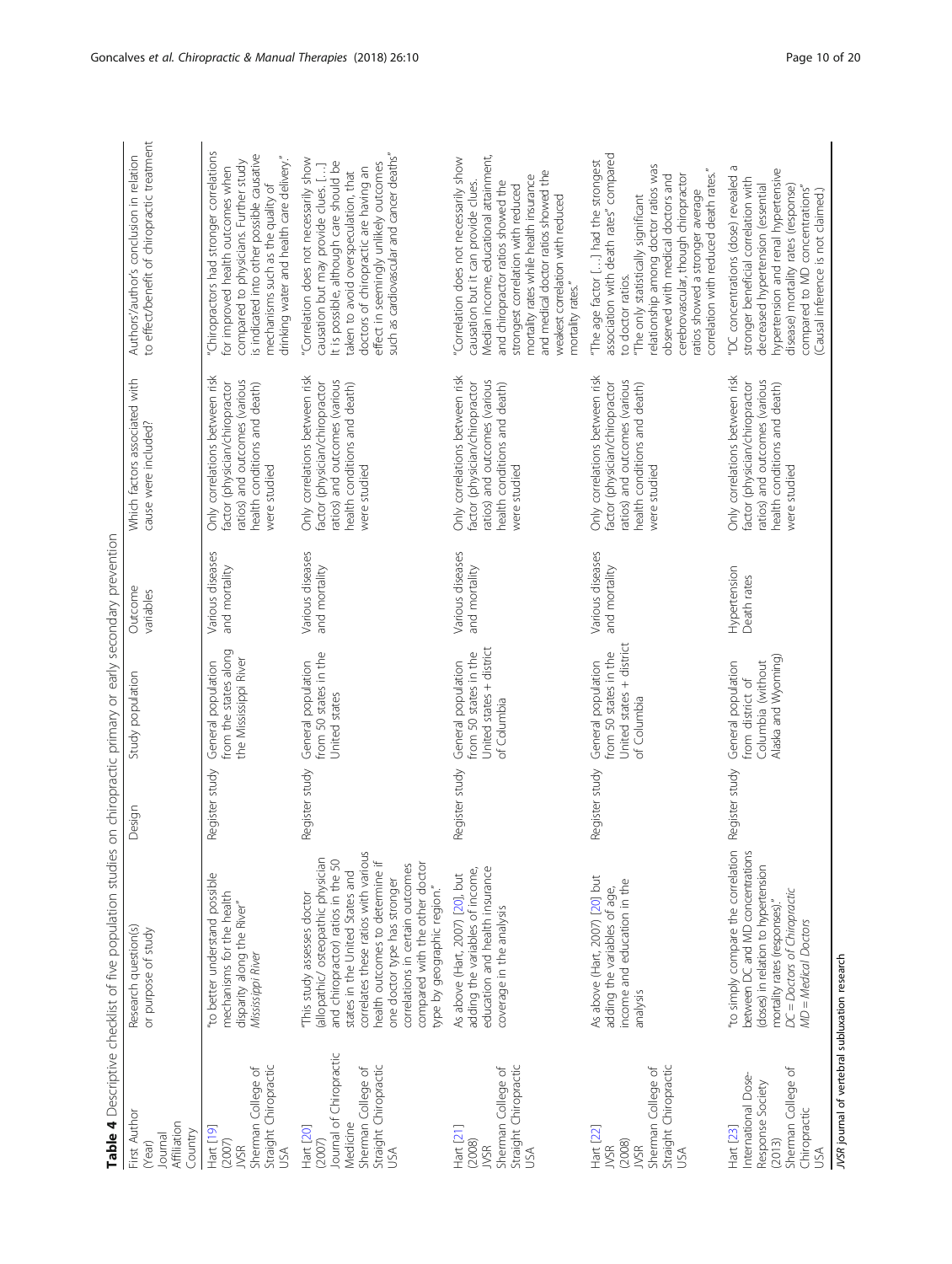<span id="page-10-0"></span>

| First Author                                                                                                      | Representativeness                                                                         |                                      | Definition of                                                | Outcome variables                         | Control for other variables             | Comments by reviewers in relation to major                                                                                                                                                                                                                                                                                                                                                                                                                                                                                                                                 |
|-------------------------------------------------------------------------------------------------------------------|--------------------------------------------------------------------------------------------|--------------------------------------|--------------------------------------------------------------|-------------------------------------------|-----------------------------------------|----------------------------------------------------------------------------------------------------------------------------------------------------------------------------------------------------------------------------------------------------------------------------------------------------------------------------------------------------------------------------------------------------------------------------------------------------------------------------------------------------------------------------------------------------------------------------|
| Affiliation<br>Country<br>Journal<br>(Year)                                                                       | selection, convenience sample)<br>(whole population, random<br>Selection of study subjects | Response/ Non response<br>comparison | chiropractic treatment                                       | validated in some<br>way?                 | that could have an effect<br>on outcome | methodological improvements needed to<br>test effect/benefit of intervention                                                                                                                                                                                                                                                                                                                                                                                                                                                                                               |
| Straight Chiropractic<br>Sherman College of<br>Hart [19]<br>(2007)<br>VSR<br><b>SA</b>                            | Whole population?                                                                          | Not reported                         | Chiropractic care not described<br>Presence of chiropractors | Probably acceptable,<br>official register | $\frac{1}{2}$                           | a more sophisticated type of analysis would<br>number of variables that are linked to both<br>against the outcome variables (e.g. disease<br>To examine if chiropractors as opposed to<br>medical practitioners have a real effect on<br>the relative presence of chiropractors and<br>health outcomes on a public health level,<br>have to be tested in multivariate models<br>the development of disease. This would<br>be needed, taking into account a large<br>as it is not enough to investigate such<br>variables one by one holding them up<br>or mortality rates) |
| loumal of Chiropractic<br>Straight Chiropractic<br>Sherman College of<br>Vledicine<br>lart [20]<br>(2007)<br>JSA  | Whole population?                                                                          | Not reported                         | Chiropractic care not described<br>Presence of chiropractors | Probably acceptable,<br>official register | $\frac{1}{2}$                           | See above                                                                                                                                                                                                                                                                                                                                                                                                                                                                                                                                                                  |
| Straight Chiropractic<br>Sherman College of<br>Hart $[21]$<br>(2008)<br>VSR<br><b>SA</b>                          | Whole population?                                                                          | Not reported                         | Chiropractic care not described<br>Presence of chiropractors | Probably acceptable,<br>official register | $\frac{1}{2}$                           | See above                                                                                                                                                                                                                                                                                                                                                                                                                                                                                                                                                                  |
| Straight Chiropractic<br>Sherman College of<br><b>Hart</b> [22]<br>(2008)<br>IVSR<br>VSR<br>JSA                   | Whole population?                                                                          | Not reported                         | Chiropractic care not described<br>Presence of chiropractors | Probably acceptable,<br>official register | $\frac{1}{2}$                           | See above                                                                                                                                                                                                                                                                                                                                                                                                                                                                                                                                                                  |
| Sherman College of<br>nternational Dose-<br>Response Society<br>Chiropractic<br><b>Hart</b> [23]<br>(2013)<br>JSA | Whole population?                                                                          | Not reported                         | Chiropractic care not described<br>Presence of chiropractors | Not explained                             | $\frac{0}{2}$                           | See above                                                                                                                                                                                                                                                                                                                                                                                                                                                                                                                                                                  |

Table 5 Qualitative checklist of five population studies on chiropractic primary or early secondary prevention

JVSR Journal of Vertebral Subluxation Research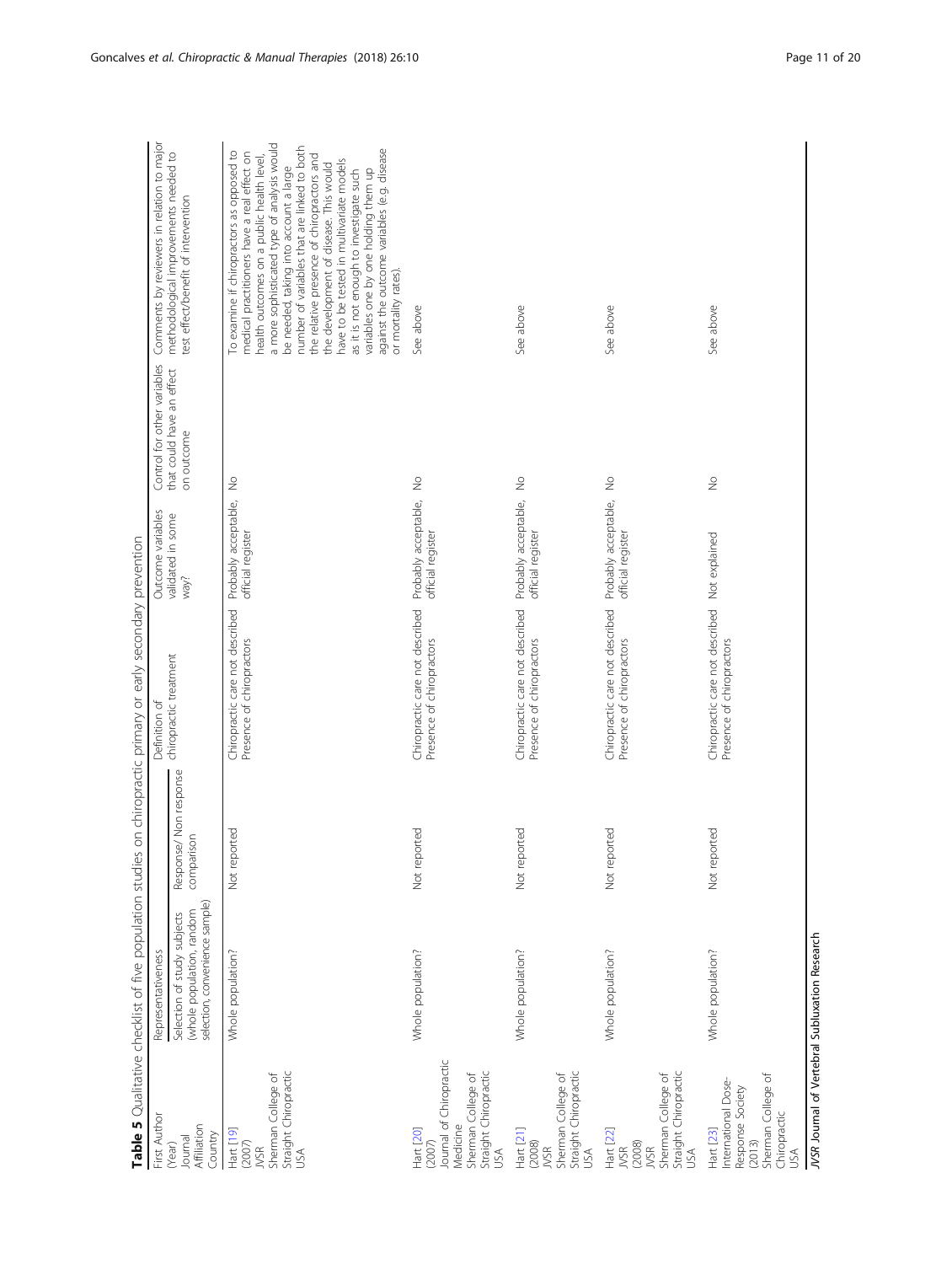| First Author<br>(Year)<br>Journal<br>Affiliation<br>Country                                                                                    | Disorder studied                                           | Type of treatment                                                                                                                                                                                 | Authors'/author's conclusion in relation<br>to effect/benefit of chiropractic treatment                                                                                                                                                                                                                                                                                                            |
|------------------------------------------------------------------------------------------------------------------------------------------------|------------------------------------------------------------|---------------------------------------------------------------------------------------------------------------------------------------------------------------------------------------------------|----------------------------------------------------------------------------------------------------------------------------------------------------------------------------------------------------------------------------------------------------------------------------------------------------------------------------------------------------------------------------------------------------|
| Blum<br>(2006)<br><b>JVSR</b><br>Private Practice<br><b>USA</b>                                                                                | Early onset diabetes<br>mellitus                           | -sacro-occipital technique<br>-occipital fiber diagnosis<br>and treatment<br>-bloodless surgery<br>-chiropractic Manipulative<br>Reflex Technique<br>-also: dietary modifications<br>and exercise | "Within one month of treatment his<br>glucose blood and urine levels had<br>normalized and remained stable."                                                                                                                                                                                                                                                                                       |
| Fedorchuk<br>(2011)<br>AVSR<br>Private Practice<br><b>USA</b>                                                                                  | Cholesterol levels                                         | -diversified technique<br>-active Release technique<br>-chiropractic biomechanics<br>of posture techniques (CBP)                                                                                  | "The clinical process documented in this<br>report suggests that the combination of<br>Diversified and CBP chiropractic care<br>reduces subluxations and the tensegrity<br>stress on the spinal column and nervous<br>system. As a result of this reduced stress<br>there is reduction of dysponesis which is<br>evidenced by the improved quality of life<br>and blood serum cholesterol levels." |
| Zielinski<br>(2013)<br><b>AVSR</b><br>Life University College of<br>Chiropractic,<br>Emory University School<br>of Public Health<br><b>USA</b> | Multiple conditions in a<br>patient with dyslipidemia      | -no life-style changes<br>-torque release technique<br>-diversified technique on<br>C1 and sacrum/pelvis                                                                                          | "As care progressed, patient's subjective<br>stress levels decreased. [] We suspect<br>his lipid levels were normalized as a<br>consequence of decreased stress and<br>subsequent normalizing in cortisol and<br>inflammatory factors."                                                                                                                                                            |
| Slinger<br>(2014)<br><b>AVSR</b><br>Private Practice<br>USA                                                                                    | Cardiovascular disease<br>risk factors                     | -diversified technique<br>-lifestyle changes (diet<br>and exercise)                                                                                                                               | "This retrospective case study reports on<br>the effectiveness of chiropractic care in<br>reducing vertebral and lower extremity<br>subluxation findings as well as lowering<br>the risk factors of cardiovascular disease"<br>(serum cholesterol and lipid panels)                                                                                                                                |
| Knowles<br>(2015)<br><b>AVSR</b><br>Private Practice<br><b>USA</b>                                                                             | Heart rate variability (as a<br>proxy for a healthy state) | Network spinal analysis<br>care                                                                                                                                                                   | "After 6 months of Network care, follow-up<br>examinations were performed: heart rate<br>variability, []. Surface EMG demonstrated<br>an improvement in all areas of tension<br>exhibited at the initial exam"<br>$EMG = Electromyography$                                                                                                                                                         |

<span id="page-11-0"></span>**Table 6** Descriptive checklist of five case studies on chiropractic primary or early secondary prevention

JVSR journal of vertebral subluxation research AVSR annals of vertebral subluxation research

case of continued disagreement. Data interpretation was done through discussions. Each article was discussed in view of its checklist findings and any methodological weaknesses. Agreement had also to be reached on which major remedial action would have been relevant for the various types of studies, if their quality was considered substandard, in relation to determining effect/benefit of treatment. We did not check contents of references to trace additional or missing information.

## Results

## Descriptive information

Of the 13.099 titles scrutinized, we retained 13 full text articles for the final review (Fig. [1\)](#page-12-0). Of these, five articles came from our *PubMed/Embase* searches, whilst eight were found in the Journal of Vertebral Subluxation Research. As described in Tables [2](#page-5-0) and [3,](#page-7-0) eight were prospective clinical studies [\[11](#page-18-0)–[18\]](#page-18-0) published between 1997 and 2016. Seven originated in America and six were published in the Journal of Vertebral Subluxation Research. Five register studies [[19](#page-18-0)–[23\]](#page-18-0) were included (Tables [4](#page-9-0) and [5](#page-10-0)), published between 2007 and 2013 by the same author. Three out of these five articles were published in the Journal of Vertebral Subluxation Research. Finally, we included five case reports  $[24-28]$  $[24-28]$  $[24-28]$  $[24-28]$  $[24-28]$ that were found in the reference list of Hannon's review (Table 6). These all originated in America and were also published in the Journal/Annals of Vertebral Subluxation Research. Six potentially relevant studies in Hannon's review and one from an additional hand search could not be obtained (Table [7\)](#page-12-0). However, only two of these appeared to be of interest because the titles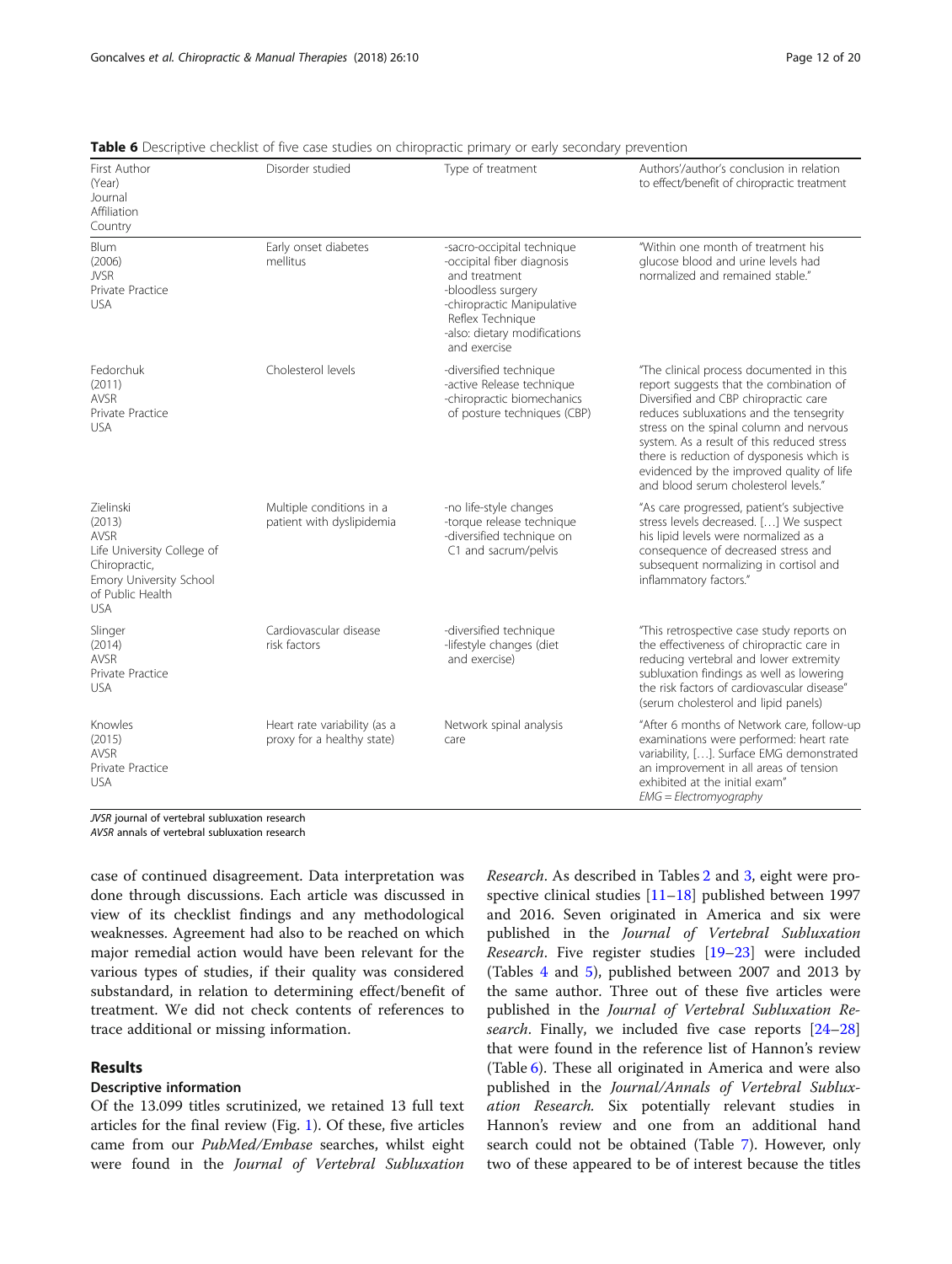<span id="page-12-0"></span>

Table 7 Studies on effect/benefit of chiropractic primary or early secondary prevention that could not be obtained in a systematic review

| References                                                                                                                                                                                                                                                      | Hannon [8] | Hand search |
|-----------------------------------------------------------------------------------------------------------------------------------------------------------------------------------------------------------------------------------------------------------------|------------|-------------|
| Vora GS, Bates HA. The effect of Spinal Manipulation on the Immune System (A Preliminary Report).<br>ACA Journal of Chiropractic. 1980;14:S103-105.                                                                                                             | Χ          |             |
| Masarsky CS, Weber M. Chiropractic and Lung Volumes - A retrospective Study. ACA Journal of<br>Chiropractic. 1986;20(9):65-67.                                                                                                                                  | X          |             |
| Lott GS, Sauer AD, Wahl DR, Kessinger J. ECG Improvements Following the Treatment Combination<br>of Chiropractic Adjustments, Diet, and Exercise Therapy. The Journal of Chiropractic Research and<br>Clinical Investigation. 1990;6(2):37-39.                  | Χ          |             |
| Hoiriis KT, Owens EF, Pfleger B. Changes in general health status during upper cervical chiropractic<br>care: A practice-based research project. Chiropractic Research Journal. 1997;4(1):18-26.                                                                |            | Χ           |
| Owens EF, Hoiriis KT, Burd D. Changes in General Health Status During Upper Cervical Chiropractic<br>Care: PBR Progress Report. CRJ. 1998;5(1):9-16.                                                                                                            | Χ          |             |
| Kessinger R, Boneva D. Neurocognitive Function and the Upper Cervical Spine. CRJ. 1999;6(2):88-89.                                                                                                                                                              | X          |             |
| Miller JA, Bulbulian R, Sherwood WH, Kovach M. The Effect of Spinal Manipulation and Soft Tissue<br>Massage on Human Endurance and Cardiac and Pulmonary Physiology - A Pilot Study. The Journal<br>of Sports Chiropractic & Rehabilitation. 2000; March: 11-15 | Χ          |             |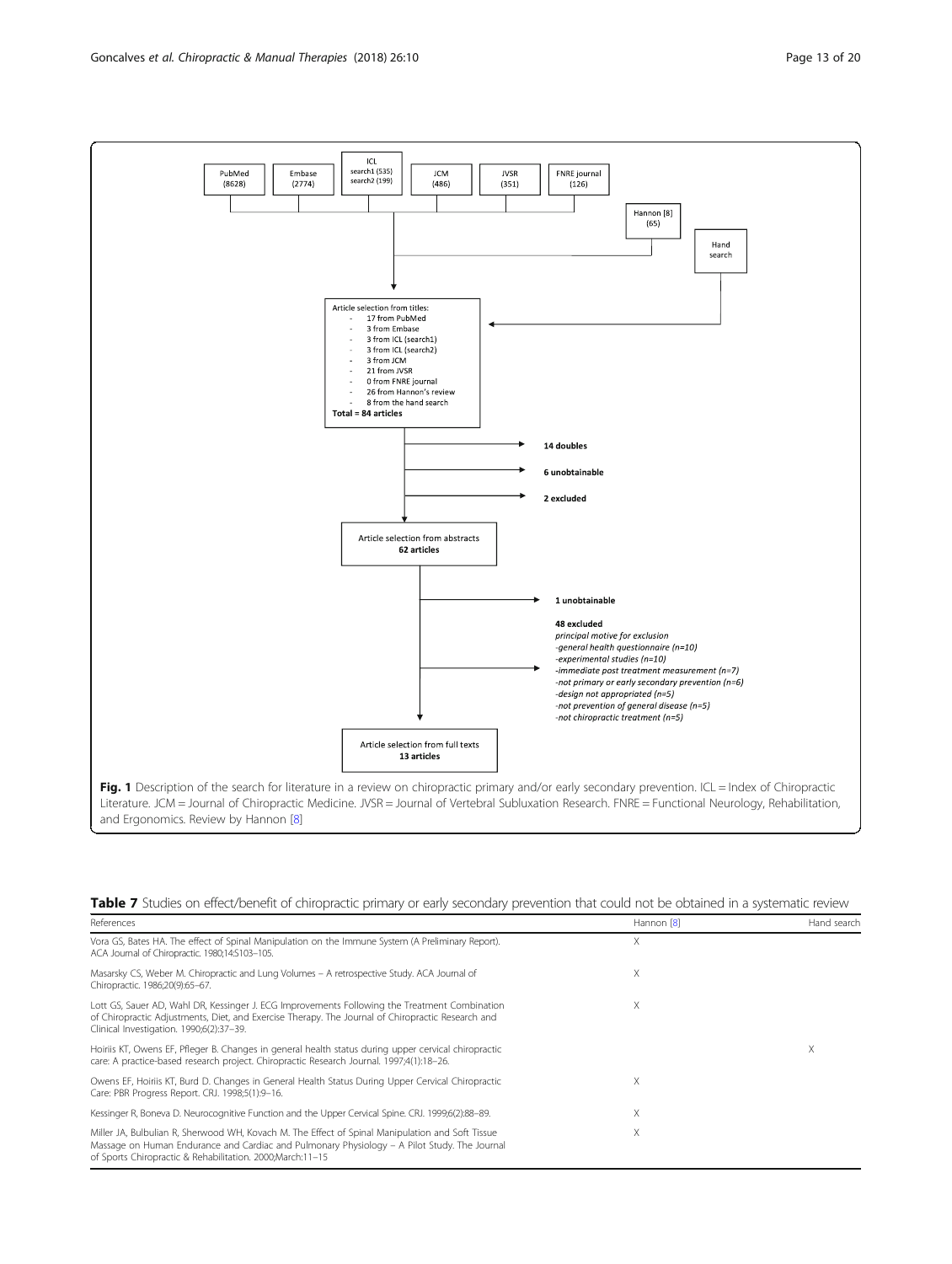included the word 'effect'. The provenance of all the selected articles and the case studies is illustrated in Table 8.

### Reasons for inclusion in the review

Words used to indicate that the investigator or reader would have in mind effect or benefit of treatment when reading these articles were: "influence", "relationship", "increase...after care", "assess effect", "possible links to ... improved aspects of", "change", "produces additional benefits", and "treatment effect".

## For which physical, non-musculoskeletal diseases has the effect/benefit of chiropractic treatment been studied in the chiropractic literature?

Disorders studied in the clinical studies were: lung function ( $n = 2$ ), systolic and diastolic blood pressure ( $n = 2$ ), visual acuity, and three proxies for/markers of good health: salivary pH, plasma serum thiol, and blood test immunological markers (Tables [2](#page-5-0) and [3\)](#page-7-0).

The five population studies (Tables [4](#page-9-0) and [5](#page-10-0)) dealt with various disorders of public health importance, such as obesity, infectious disease, but also mortality.

The five case reports dealt with diabetes mellitus, cholesterol levels, multiple conditions with dyslipidaemia, cardiovascular disease risk factors. Heart rate variability was studied as a proxy for/marker of a healthy state (Table [6\)](#page-11-0).

Which study designs have been used and were they relevant to uncover effect or benefit of intervention? Although most clinical studies were prospective in design (Tables [2](#page-5-0) and [3\)](#page-7-0) they were mainly simple descriptive

Table 8 Provenance of included articles in a systematic review on chiropractic primary and/or early secondary prevention

|                      | Articles                   | PubMed      | Embase      | ICL search 2 | <b>JCM</b>  | <b>JVSR</b> | Hannon<br>$\left[8\right]$ |
|----------------------|----------------------------|-------------|-------------|--------------|-------------|-------------|----------------------------|
| Clinical studies     | Kessinger [11]<br>(1997)   |             |             |              |             | $\mathsf X$ | $\mathsf X$                |
|                      | Kessinger [12]<br>(1998)   |             |             |              |             | $\mathsf X$ | $\mathsf X$                |
|                      | Morter [13]<br>(1998)      |             |             |              |             | $\mathsf X$ | $\mathsf X$                |
|                      | Campbell [14]<br>(2005)    |             |             | $\mathsf X$  |             | $\mathsf X$ |                            |
|                      | Boone [15]<br>(2006)       |             |             |              |             | $\mathsf X$ |                            |
|                      | McMaster [16]<br>(2013)    | $\mathsf X$ |             |              | $\mathsf X$ |             |                            |
|                      | Jones [17]<br>(2014)       | $\mathsf X$ |             |              |             |             |                            |
|                      | Goertz [18]<br>(2016)      | $\mathsf X$ |             |              |             |             |                            |
| Population studies   | Hart [19]<br>(2007)        |             |             |              |             | $\mathsf X$ |                            |
|                      | Hart [20]<br>(2007)        | $\mathsf X$ |             |              | $\mathsf X$ |             |                            |
|                      | Hart [21]<br>(2008)        |             |             |              |             | $\mathsf X$ |                            |
|                      | Hart [22]<br>(2008)        |             |             |              |             | $\mathsf X$ |                            |
|                      | Hart [23]<br>(2013)        | $\mathsf X$ | $\mathsf X$ |              |             |             |                            |
| Case studies         | <b>Blum</b> [24]<br>(2006) |             |             |              |             | $\mathsf X$ |                            |
|                      | Fedorchuk [25]<br>(2011)   |             |             |              |             | $\mathsf X$ |                            |
|                      | Zielinski [26]<br>(2013)   |             |             |              |             | $\mathsf X$ |                            |
|                      | Slinger [27]<br>(2014)     |             |             |              |             | $\mathsf X$ |                            |
| .<br>$\cdot$ $\cdot$ | Knowles [28]<br>(2015)     |             |             |              |             | $\mathsf X$ |                            |

ICL index to chiropractic literature

JCM journal of chiropractic medicine JVSR Journal of Vertebral Subluxation Research

Review by Hannon [\[8\]](#page-18-0)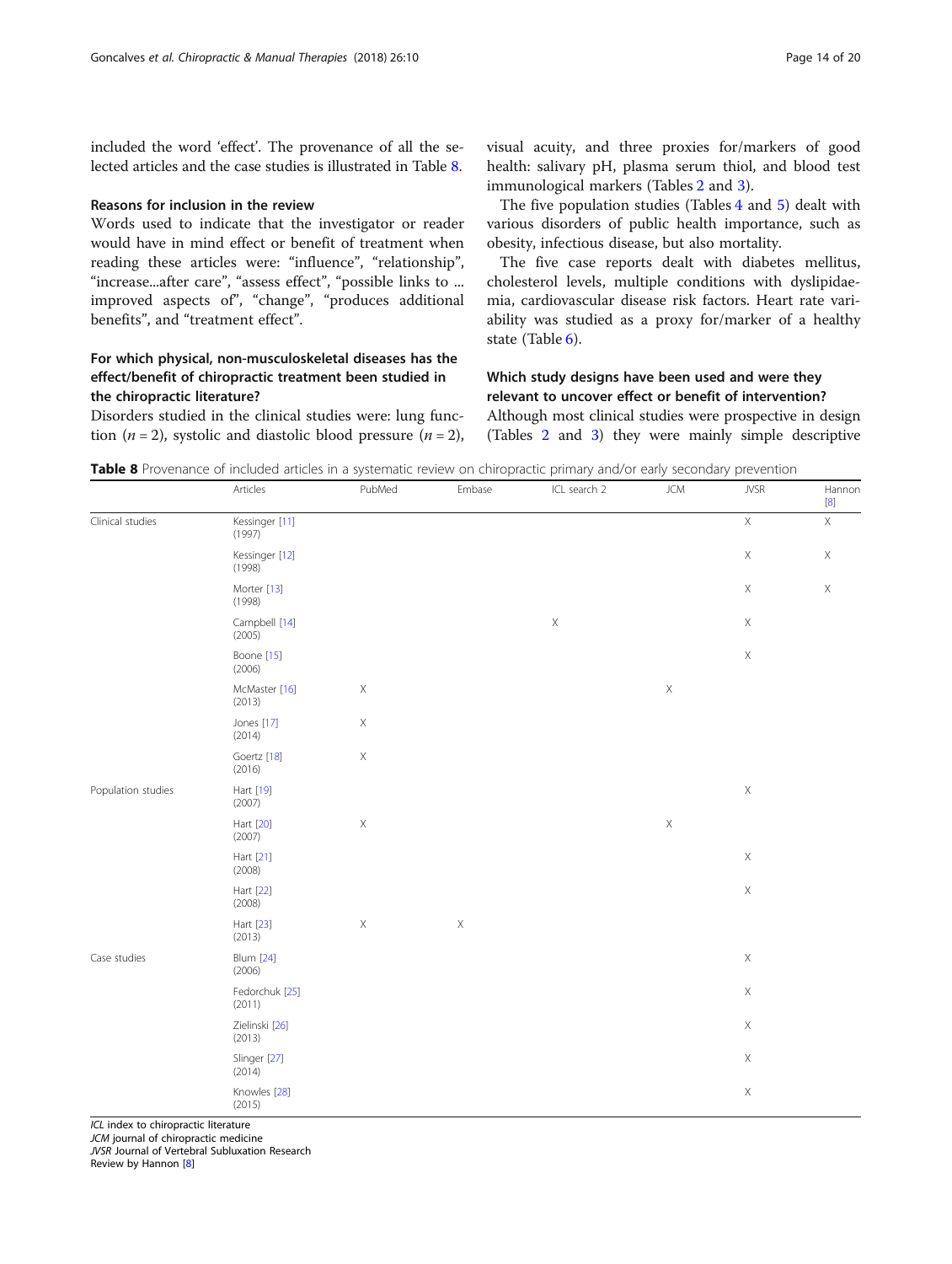outcome studies without control group. Three included a control group but only two used a prospective two-arm randomized controlled study design; one including two identically treated groups with spinal manipulation added to one of these (studying added benefit of treatment) [\[17](#page-18-0)], and one consisting of a treated and a placebo group (studying effect of treatment) [[18\]](#page-18-0). The third study with a control group used a retrospective case-control study design in relation to the influence of chiropractic treatment on DNA repair [[14](#page-18-0)]. Probably, only clinical studies using a prospective two-arm approach would be able to compare outcomes between different treatments.

Also, properly conducted population studies could be able to cast some light on the benefit of chiropractic care from a public health perspective. The five included population studies obtained their data from N. American national registers, which might be interesting depending on the origin, completeness, contents, and quality of data of these registers.

The case reports (Table [6](#page-11-0)) consisted of particular patients encountered in clinical practice probably with retrospective data collection. Case reports are usually not suitable to answer research questions relating to treatment effect.

Therefore, theoretically, seven or possibly eight of the articles would be able to provide answers relating to effect and/or benefit of manipulative therapy/chiropractic care in the area of prevention and early treatment of disease, namely two or three clinical studies that included a control group [[14,](#page-18-0) [17,](#page-18-0) [18\]](#page-18-0) and five population studies [\[19](#page-18-0)–[23\]](#page-18-0). Nevertheless, a further look at the study approach of the retrospective clinical study and the population studies revealed considerable weaknesses.

# Was the basic methodological quality sufficient to make results credible?

## Clinical studies

Three of the clinical studies included a control group, whether placebo or other treatment. However, the study that was retrospective in design was unlikely to have included objectively studied and similar patients, which makes comparisons of treatment outcomes non-credible. Therefore, only the prospective studies had the potential of providing correct answers to their research questions on effect and benefit. Both these studies included also important aspects such as blinding of patients (in the effect-study) and blinding of assessors (in both studies) and described carefully their study methods and results in a transparent manner, allowing for reproduction of their studies. The retrospective study was not set up as an experiment and therefore did not use blinded assessors. In addition, methodological information was missing and confusing in the report.

#### Population studies

None of the register studies described clearly the origin and quality of these registers (Tables [4](#page-9-0) and [5](#page-10-0)) and, in the analysis, did not take into account the complex correlations between potential and known moderating and confounding factors in real life that have an effect on morbidity and mortality and were therefore not able to account for the potential independent influence that medical and/or chiropractic practitioner density could have on health outcomes.

#### Case reports

As previously mentioned, case-reports are not suitable to describe effect or benefit of treatment. Despite this, one of the authors [[26](#page-18-0)] wants to promote the idea that subluxation-based chiropractic care may help prevent heart disease and various other conditions.

### What evidence of effect is there?

In sum, we found no evidence of effect of manipulative therapy/chiropractic treatment based on these included articles. Only one article can be used to draw conclusions on 'effect'. The prospective two-armed randomized controlled clinical trial compared a real treatment on a 'treated group' (i.e. toggle recoil) with a sham treatment in a 'placebo group', on subjects diagnosed with prehypertension or stage 1 hypertension. According to this article, there was an absence of effect of spinal manipulation therapy.

The other methodologically acceptable article reported on a prospective two-armed randomized controlled clinical that was suitable to determine if manipulative therapy had an 'added benefit' in patients with primary dysfunctional breathing, who all received breathing retraining. No such benefit was noted.

None of the other articles were considered suitable to establish effect or benefit of chiropractic treatment.

## **Discussion**

## Summary

Of the approximatively 13.000 articles initially identified as potentially suitable for our review only 13 were included. Although their authors usually avoided to state explicitly that they were studying effect of treatment, they would imply somehow in their text that this was the case, which earned them a place in our review. A wide variety of diseases were examined but, according to the only two studies with a suitable research design to answer our research questions, there was no effect or benefit of chiropractic care in the prevention/early treatment of high blood pressure and no extra benefit was found for manipulative therapy on dysfunctional breathing. In sum, we could not find any evidence in favour of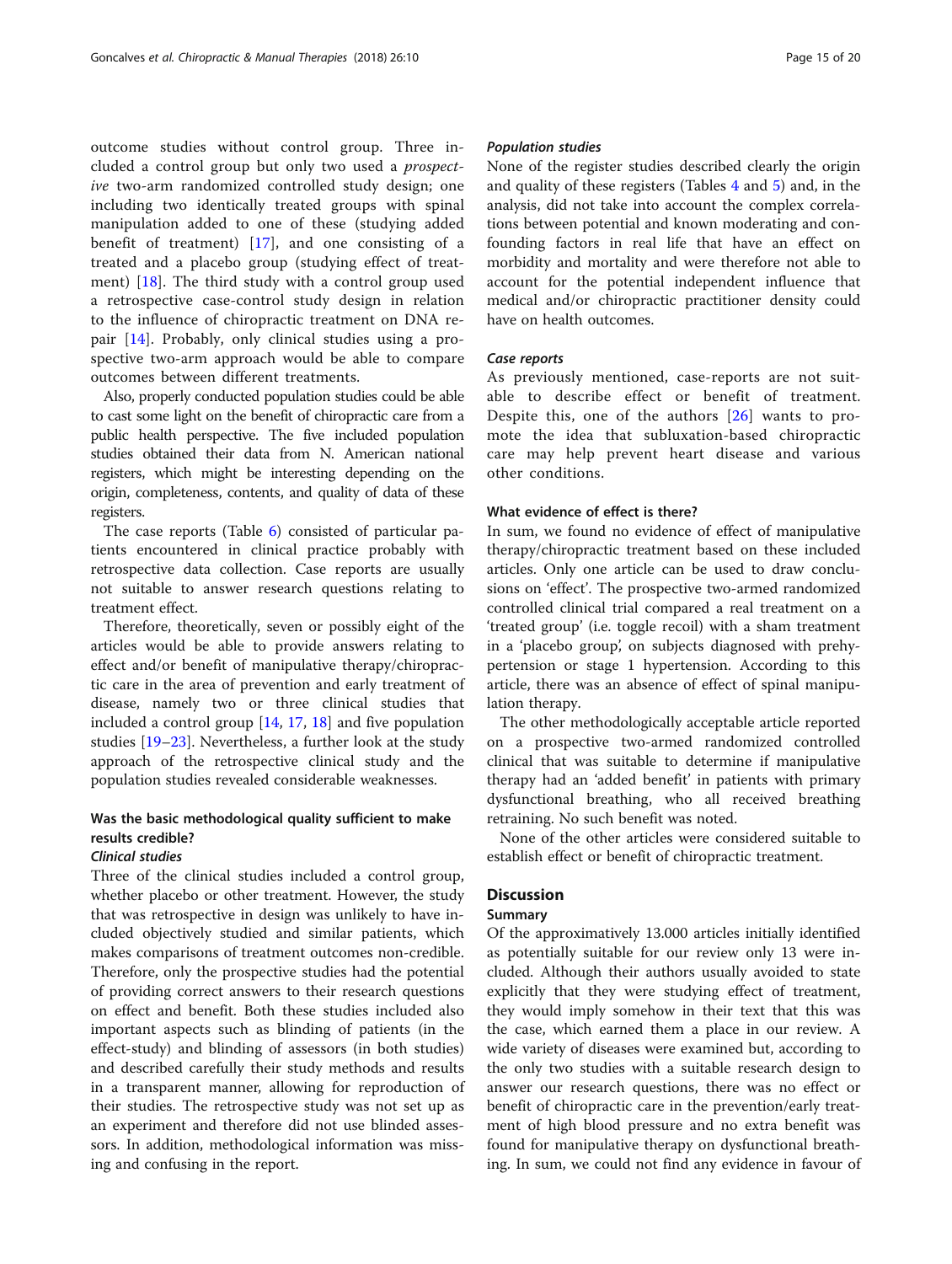the argument that manipulative therapy/chiropractic care can prevent or stop early disease.

#### General methodological considerations

Although at first look there appears to be a literature on this subject, it is apparent that most authors lack knowledge in research methodology. The two methodologically acceptable studies in our review were found in PubMed, whereas most of the others were identified in the non-indexed literature. We therefore conclude that it may not be worthwhile in the future to search extensively the non-indexed chiropractic literature for high quality research articles.

One misunderstanding requires some explanations; case reports are usually not considered suitable evidence for effect of treatment, even if the cases relate to patients who 'recovered' with treatment. The reasons for this are multiple, such as:

- Individual cases, usually picked out on the basis of their uniqueness, do not reflect general patterns.
- Individual successful cases, even if correctly interpreted must be validated in a 'proper' research design, which usually means that presumed effect must be tested in a properly powered and designed randomized controlled trial.
- One or two successful cases may reflect a true but very unusual recovery, and such cases are more likely to be written up and published as clinicians do not take the time to marvel over and spend time on writing and publishing all the other unsuccessful treatment attempts.
- Recovery may be co-incidental, caused by some other aspect in the patient's life or it may simply reflect the natural course of the disease, such as natural remission or the regression towards the mean, which in human physiology means that low values tend to increase and high values decrease over time.
- Cases are usually captured at the end because the results indicate success, meaning that the clinical file has to be reconstructed, because tests were used for clinical reasons and not for research reasons (i.e. recorded by the treating clinician during an ordinary clinical session) and therefore usually not objective and reproducible.
- The presumed results of the treatment of the disease is communicated from the patient to the treating clinician and not to a third, neutral person and obviously this link is not blinded, so the clinician is both biased in favour of his own treatment and aware of which treatment was given, and so is the patient, which may result in overly positive reporting. The patient wants to please the sympathetic clinician and the clinician is proud of his own work and overestimates the results.
- The long-term effects are usually not known.
- Further, and most importantly, there is no control group, so it is impossible to compare the results to an untreated or otherwise treated person or group of persons.

Nevertheless, it is common to see case reports in some research journals and in communities with readers/practitioners without a firmly established research culture it is often considered a good thing to 'start' by publishing case reports.

Case reports are useful for other reasons, such as indicating the need for further clinical studies in a specific patient population, describing a clinical presentation or treatment approach, explaining particular procedures, discussing cases, and referring to the evidence behind a clinical process, but they should not be used to make people believe that there is an effect of treatment. In fact, there are 'rules' for how to deal with case reports, such as the CARE guidelines by Gagnier et al. [\[29\]](#page-18-0).

All clinical studies but two suffered from serious methodological problems.

- The main problem was that five out of the eight prospective outcome studies did not have a control group. Clearly, in order to find out if a treatment has an effect, a comparison to no treatment must be made or a comparison to another treatment that is known to have an effect. Further, this 'no treatment' group must be masked into a sham treatment, to allow for the placebo effect that probably always plays a role in clinical practice.
- Interestingly, only two of the five prospective studies without a control group mentioned this as a problem. Nevertheless, instead of discussing this lack of control group, the authors of three articles mentioned that there would be a need for larger studies. However, larger studies will not remedy this fundamental flaw in the study design.
- When comparing outcomes between different types of treatment approach, the sham group is not relevant but the study subjects should not have a preference for one type of treatment or the other. Therefore, it is difficult to perform such studies on chiropractors, chiropractic patients and chiropractic students, as study participants should be 'naïve'. To account for expectation bias, study subjects' preferences should be elicited prior to the start of the study and taken into account during the analysis.
- When establishing effect or benefit of treatment, it is also necessary that the study subjects are captured at about the same period of time, as the disease, the treatment and study subjects may change over time. It is usually not a good idea to simply compare one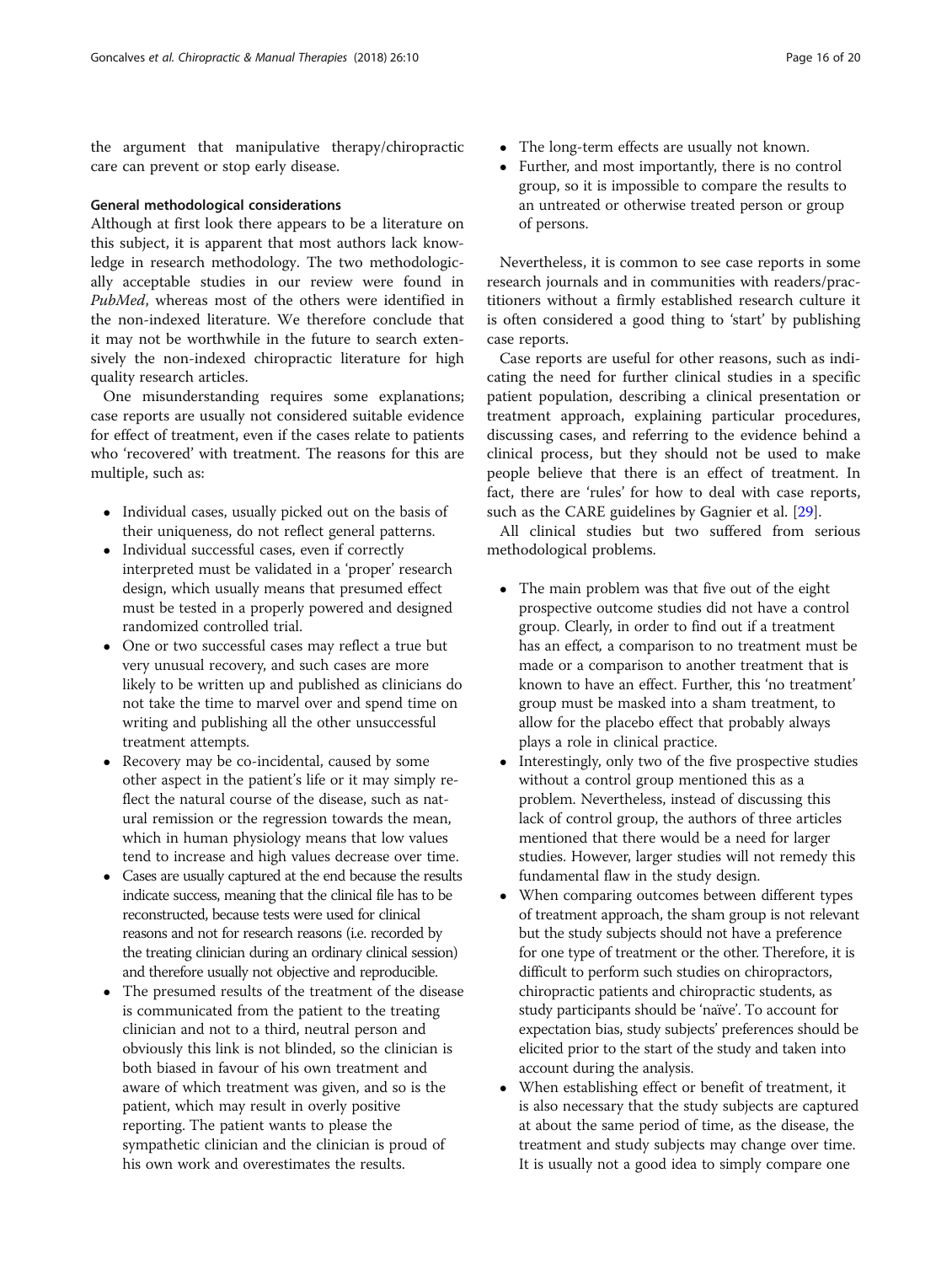type of treatment with the results of another type of treatment carried out x number of years ago or at the same time in some other clinic. The reasons why the study subjects should be captured in the same place is that they should be fairly representative of that patient group, and different countries, areas of a country, clinics and clinicians may attract fundamentally different types of patients with inherently different prognoses.

- The allocation into one study group or another should be done in a random fashion, in such a way that nobody can guide different patient types into a specific group because they seem more suitable in that group. Random allocation usually avoids clustering of certain patient types in one group, which may have an effect on treatment outcome if these groups react differently to treatment.
- Other important aspects are that the person who assesses the outcome should not be the person who treats the patient and should also be blind to which study group the person assessed belongs to. The outcome variables should be objective and relevant in relation to measuring whether the disease improved or not. Further, tests should be reliable when carried out by different examiners and also consistent (reproducible) within the study subject if the test is carried out over several times, to ensure that any changes occurring over time are due to the treatment and not to the instability of the test or inability of the tester.

Theoretically, it would be possible in population-based studies to compare patterns of disease and mortality in relation to various factors, such as the density of various health practitioners in the population. This could be done in epidemiologic studies of randomly selected people from the general population, ecological studies in which people live through a so-called 'natural experiments', and data bases from the health insurance industry or those holding socioeconomic, morbidity and mortality data.

However, to observe the 'effect' of chiropractic care, through a comparison of an area with access to chiropractic care versus an area with less or no such access, as was the attempt in the five reviewed population studies, it would be necessary to take into account factors that might incite chiropractors to settle in a specific area. In poorer areas there would be fewer chiropractors because of the difficulty to run a successful practice but poor people are also sicker and die younger than more financially comfortable people [\[30,](#page-19-0) [31\]](#page-19-0). Therefore, increased morbidity or mortality that seems to be linked with the number of chiropractors would instead depend on other more fundamental factors. None of the five register studies included in this review took into account, properly, the moderating or confounding influence that such variables could have on their initial results. They simply reported the links between chiropractor density and various other predictive factors vs. disease or mortality in independently reported analyses, such as comparing the number of deaths in relation to a) the mean age of the study sample, b) the type of social class in the area, c) the proportion of chiropractors vs. general practitioners but did not combine these using appropriate statistical methods.

In comparison, we reviewed a population-based study on the elderly population in N. America [[32\]](#page-19-0) but could not include it because the outcome was established through questionnaires, not through objective measurements. This study collected a large number of variables at baseline on community dwelling persons who went through a clinical trial. They then compared health outcomes for those who consulted chiropractors and those who did not, and found that there seemed to be a better health profile for the chiropractic subgroup. However, when they statistically controlled on a number of baseline variables which indicated that the two groups were somewhat different (in relation to age, strenuous physical activity, health status, and arthritis status), the difference between the chiropractic group and the other disappeared. The explanation for this is that these additional factors were associated to both the choice of practitioner and the health outcome. However, they were the reasons for health and disease, not the health practitioner. Therefore, the link between the use of chiropractors and better health was only an apparent one. This example is given to illustrate the importance of including relevant 'competing' factors when looking at causeeffect in population studies.

#### Methodological consideration of the review process

The screening of so many titles may result in errors due to fatigue but it was done blindly by two of the authors to avoid mistakes and it was never necessary to consult the third author. In relation to the journal *Functional* Neurology, Rehabilitation and Ergonomics, in which all published articles were screened, this was done by only one of the authors but it was done blindly at two separate occasions. Although some studies could not be found, it is unlikely that they would have brought any positive evidence for chiropractic care and PP or early secondary prevention, as they were published in the 'non-indexed' literature in PubMed.

We designed our own checklists to meet the specific needs of this review. It was not considered appropriate to employ the Cochrane checklist, for example, as preliminary readings of some of this literature indicated that the quality problems would become apparent with a much less sophisticated scrutiny. Another research team would probably have designed a somewhat different list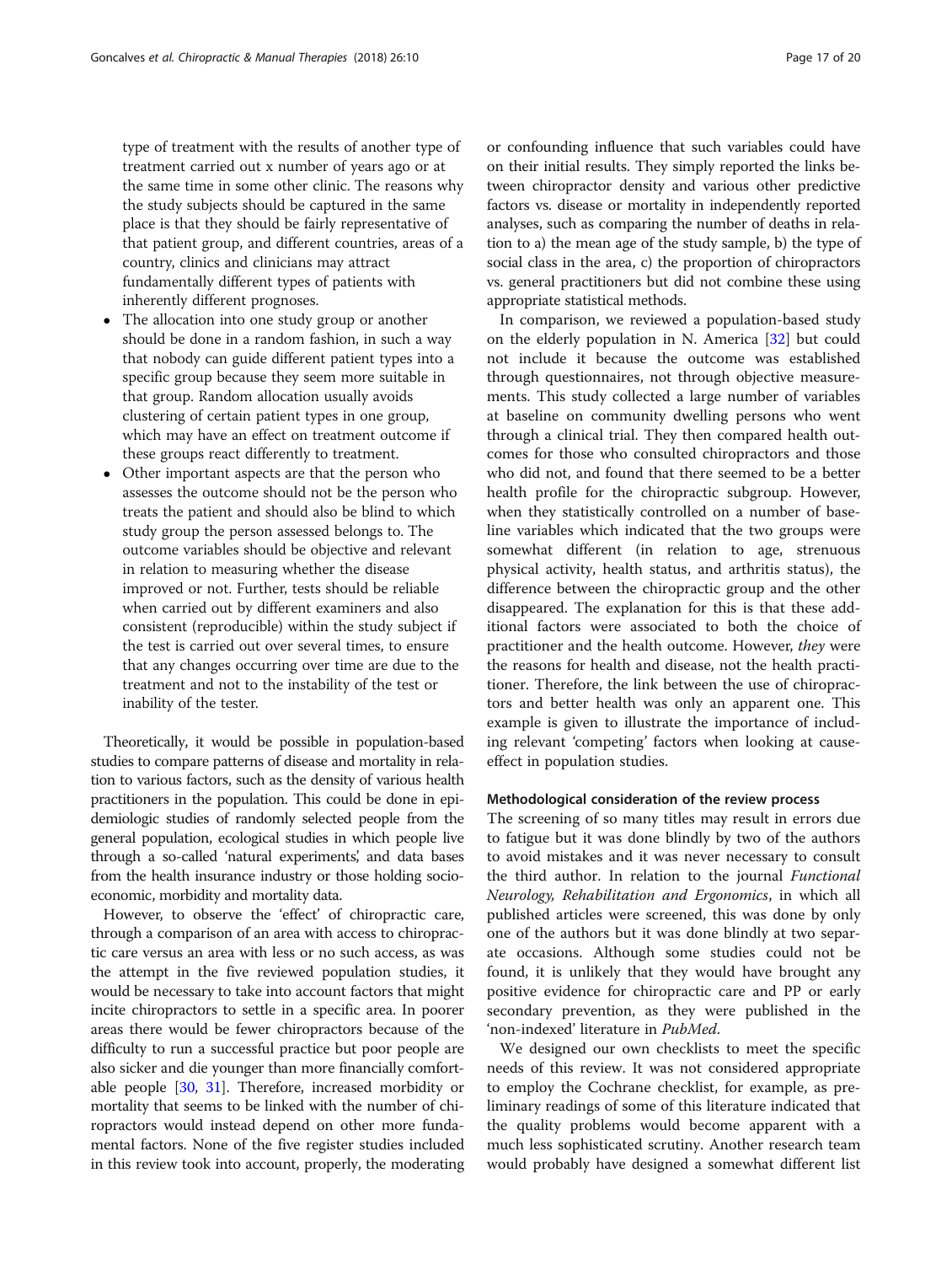of items. However, this would undoubtedly have identified the glaring methodological problems apparent in most of this literature. Our checklists were easily completed, and the third reviewer was, again, not required to act as a referee, indicating the checklists were user-friendly. The results were interpreted in a narrative way, no meta-analysis has been done, because this was not appropriate.

We reviewed only 13 relevant articles but there is, in fact, a literature on the experimental effects of spinal manipulation in relation to various physiological outcome variables. These were not included, as we were interested in the clinical picture only. Also, the review approach to such articles would have to be different and should therefore be done in separate reviews.

## Future considerations

## The need for evidence

For groups of chiropractors, prevention of disease through chiropractic treatment makes perfect sense, yet the credible literature is void of evidence thereof. Still, the majority of chiropractors practising this way probably believe that there is plenty of evidence in the literature. Clearly, if the chiropractic profession wishes to maintain credibility, it is time seriously to face this issue. Presently, there seems to be no reason why political associations and educational institutions should recommend spinal care to prevent disease in general, unless relevant and acceptable research evidence can be produced to support such activities. In order to be allowed to continue this practice, proper and relevant research is therefore needed. However, such activities need to be guided by some fundamental concepts, as discussed below.

## First, the concept of biological plausibility

In order to proceed to a research study, there must be a credible anatomical, physiological, and/or biological rationale for the link between the treatment and the PP or early secondary prevention of the disease under scrutiny.

#### Second, the concept of quality of research

In order to show effect of intervention, properly conducted randomized controlled trials should be carried out, as described above. This usually requires the participation of independent and professional researchers and they are costly and therefore require funding. Further, it is unethical to conduct poor quality studies because: they inconvenience subjects on studies with no consequences, they are a waste of money that could have been used on quality projects, and they can be misleading for both chiropractors and their patients. High quality, honest studies evoke admiration and acceptance in scientific and health care environments and will have a good effect on the chiropractic profession, for everybody to enjoy, regardless if the results are 'positive' or 'negative'.

#### The concept of the three pillars of evidence based practice

The three pillars of evidence-based medicine are often described as (i) the scientific evidence, (ii) the practitioner's experience, (iii) and the patient's preference. However, the practitioner's experience is not objective (please see the description of the problems with case reports above), in particular in relation to 'effect' of treatment.

It is therefore not enough to say that 'it works'. The clinical experience is important in many other ways but not for judging effect of treatment. Therefore, as it has been stated before [[33\]](#page-19-0), "it is important to keep a humble attitude to one's own clinical experience and not to think that it overrides the evidence obtained in a good quality RCT".

## The need for educating chiropractors on how to read and evaluate research

All chiropractors who want to update their knowledge or to have an evidence-based practice will search new information on the internet. If they are not trained to read the scientific literature, they might trust any article. In this situation, it is logical that the 'believers' will choose 'attractive' articles and trust the results, without checking the quality of the studies. It is therefore important to educate chiropractors to become relatively competent consumers of research, so they will not assume that every published article is a verity in itself.

#### Prevention in chiropractic practice

The desire to improve health in general for patients [\[3](#page-18-0)] indicates a common idealistic streak in large groups of the chiropractic profession. In relation to illness in general, all clinicians have a duty to inform and assist patients to avoid preventable disorders, and chiropractors can provide inspiration in this area and also monitor lifestyle changes, as back pain is a recurring disorder that often results in long term clinical relationships. However, prevention of disease through spinal adjustment is, until further notice, futile.

## Conclusion

We could find no evidence in the literature for chiropractic care as a credible approach to primary prevention or early secondary prevention in general health.

Chiropractors should therefore assume their responsibilities as an evidence-based, mature health care profession and seize such activities until, if ever, new evidence emerges.

Prevention can still be an important part of the chiropractic scope, if it is aimed at well researched and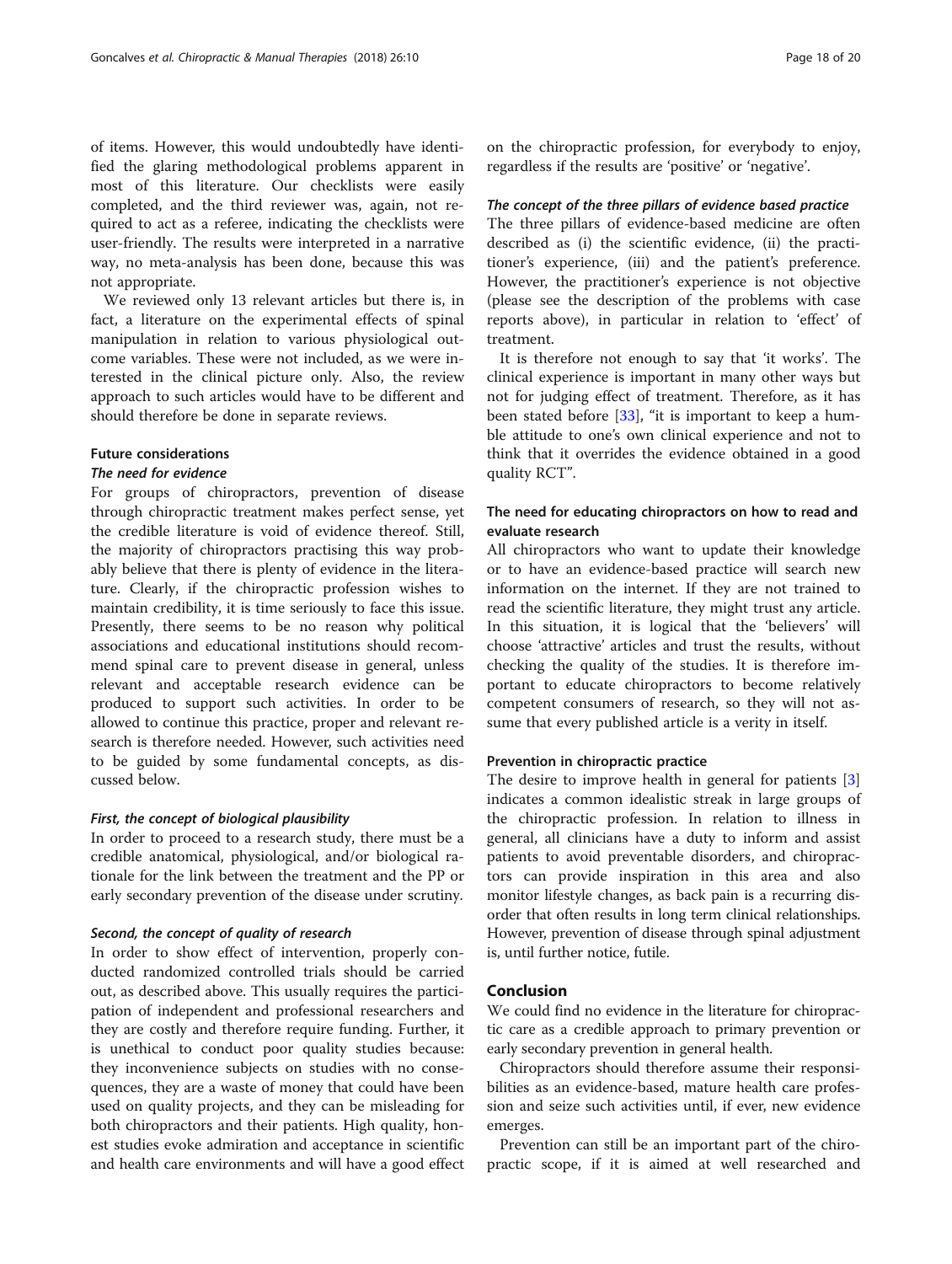<span id="page-18-0"></span>acceptable approaches such as the management of lifestyle factors to prevent co-morbidities so often found together with spinal problems.

Back problems are highly prevalent in the population and as they are usually recurring disorders there is a need for a knowledgeable and realistic profession to care for people during acute episodes and to guide them through the various periods of back pain.

It is unclear why some chiropractors feel the need to extend their scope of practice into implausible areas, when there is so much to do in the musculoskeletal field.

#### Abbreviation

PP: primary prevention

#### Acknowledgements

We gratefully acknowledge the assistance of Mr. Alexandre Boutet, librarian at the Bibliothèque interuniversitaire de Santé, Paris; and the assistance of Mr. Michel Debarle, Institut Franco Européen de Chiropraxie, Ivry sur Seine.

#### Funding

No external funding was provided.

#### Availability of data and materials

The articles used for the current review are available from the corresponding author on reasonable request.

#### Authors' contributions

All authors helped to plan the review. GG and CLY established the search strategies, checklists, selected and reviewed the articles blindly. GG and CLY interpreted the findings. GG wrote the first draft. CLY critically reviewed all aspects of the work and all authors participated in completing the manuscript. All authors read and approved the final manuscript.

#### Ethics approval and consent to participate

Not applicable

#### Consent for publication

Not applicable

#### Competing interests

The authors report that they have no competing interests. CLY is a senior editorial adviser to the journal Chiropractic & Manual Therapies but played no part in the peer review of the submission.

#### Publisher's Note

Springer Nature remains neutral with regard to jurisdictional claims in published maps and institutional affiliations.

#### Author details

<sup>1</sup>CIAMS, University of Paris-Sud, University of Paris-Saclay, F-91405 Orsay Cedex, France. <sup>2</sup>CIAMS, University of Orléans, F-45067 Orléans, France.<br><sup>3</sup>Institut France Européen de Chiropraxie. 24 boulevard Paul Vaillant. <sup>3</sup>Institut Franco Européen de Chiropraxie, 24 boulevard Paul Vaillant Couturier, F-94200 Ivry sur Seine, France.

#### Received: 1 November 2017 Accepted: 15 February 2018 Published online: 05 April 2018

#### References

- 1. Garon JR, Cochi SL, Orenstein WA. The challenge of global poliomyelitis eradication. Infect Dis Clin N Am. 2015;29(4):651–65.
- 2. Muntean A, Mesaros AS, Festila D, Mesaros M. Modern management of dental decay in children and adolescents - a review. Clujul Med. 2015;88(2): 137–9.
- 3. Goncalves G, Le Scanff C, Leboeuf-Yde C. Primary prevention in chiropractic practice: a systematic review. Chiropr Man Therap. 2017;25:9.
- 4. Sherman College of Chiroprcatic: vertebral subluxation [[https://www.](https://www.sherman.edu/?s=subluxation) [sherman.edu/?s=subluxation](https://www.sherman.edu/?s=subluxation)]. Accessed 15 Jan 2018.
- 5. New Zealand College of Chiropractic: What is chiropractic? [\[http://www.chiropractic.](http://www.chiropractic.ac.nz/index.php/8-future-students/10-what-is-chiropractic) [ac.nz/index.php/8-future-students/10-what-is-chiropractic\]](http://www.chiropractic.ac.nz/index.php/8-future-students/10-what-is-chiropractic). Accessed 15 Jan 2018.
- 6. Schneider M, Murphy D, Hartvigsen J. Spine care as a framework for the chiropractic identity. J Chiropr Humanit. 2016;23(1):14–21.
- 7. Constitution of WHO: principles [[http://www.who.int/about/mission/en/](http://www.who.int/about/mission/en)]. Accessed 15 Jan 2018.
- 8. Hannon S. Objective physiologic changes and associated health benefits of chiropractic adjustments in asymptomatic subjects: a review of the literature. J Vertebral Subluxation Res. 2004;
- 9. Mirtz TA, Morgan L, Wyatt LH, Greene L. An epidemiological examination of the subluxation construct using Hill's criteria of causation. Chiropr Osteopat. 2009;17:13.
- 10. Leboeuf-Yde C, Lanlo O, Walker BF. How to proceed when evidence-based practice is required but very little evidence available? Chiropractic & Manual Therapies. 2013;21:24.
- 11. Kessinger R. Changes in pulmonary function associated with upper cervical specific chiropractic care. J Vertebral Subluxation Res. 1997;1:43–50.
- 12. Kessinger R, Boneva D. Changes in visual acuity in patients receiving upper cervical specific chiropractic care. J Vertebral Subluxation Res. 1998;2:43–9.
- 13. Morter T, Schuster TL. Changes in salivary pH and general health status following the clinical application of bio-energetic synchronization. J Vertebral Subluxation Res. 1998;2:35–42.
- 14. Campbell CJ, Kent C, Banne A, Amiri A, Pero RW. Surrogate indication of DNA repair in serum after long term chiropractic intervention - a retrospective study. J Vertebral Subluxation Res. 2005;
- 15. Boone WR, Oswald P, Holt K, Beck R, Singh K, Ashton A. Physical, physiological, and immune status changes, coupled with self-perceptions of health and quality of life, in subjects receiving chiropractic care: a pilot study. J Vertebral Subluxation Res. 2006;
- 16. McMasters KL, Wang J, York J, Hart J, Neely C, Delain RJ. Blood pressure changes in African American patients receiving chiropractic care in a teaching clinic: a preliminary study. J Chiropr Med. 2013;12(2):55–9.
- 17. Jones M, Troup F, Nugus J, Roughton M, Hodson M, Rayner C, Bowen F, Pryor J. Does manual therapy provide additional benefit to breathing retraining in the management of dysfunctional breathing? A randomised controlled trial. Disabil Rehabil. 2015;37(9):763–70.
- 18. Goertz CM, Salsbury SA, Vining RD, Long CR, Pohlman KA, Weeks WB, Lamas GA. Effect of spinal manipulation of upper cervical vertebrae on blood pressure: results of a pilot sham-controlled trial. J Manip Physiol Ther. 2016;39(5):369–80.
- 19. Hart J. Improved health correlated with ratio of chiropractors in Mississippi River states. J Vertebral Subluxation Res. 2007;
- 20. Hart J. Correlation of health outcomes with physician and chiropractor ratios in the United States. J Chiropr Med. 2007;6(3):105–9.
- 21. Hart J. Correlation of U.S. mortality rates with chiropractor ratios and other determinants: 1995. J Vertebral Subluxation Res. 2008;
- 22. Hart J. 1990 death rates in the U.S. in relation to: chiropractors and medical doctors per capita, age, income, and education. J Vertebral Subluxation Res. 2008;
- 23. Hart J. Association of hypertension mortality rates with geographic concentrations of chiropractors and medical doctors in the u.S., 2008. Dose Response. 2013;11:543–9.
- 24. Blum CL. Normalization of blood and urine measures following reduction of vertebral subluxations in a patient diagnosed with early onset diabetes mellitus: a case study. J Vertebral Subluxation Res. 2006;
- 25. Fedorchuk C, Leeder Burk J, Phillips SL. Reduction in cholesterol and improved quality of life in a patient with dyslipidemia undergoing chiropractic care: a case study. A Vertebral Subluxation Res. 2011;
- 26. Zielinski E, Blume NA. An epidemiological approach to subluxation-based chiropractic care and CVD risk factors: a case study and review of the literature. A Vertebral Subluxation Res. 2013;
- 27. Slinger A, Lesho S. Reduction in cardiovascular disease risk factors following chiropractic care: a Case Study & Selective Review of the literature. A Vertebral Subluxation Res. 2014;
- 28. Knowles DM, Knowles R, Burnier B. Reorganization of the Cervical Curve & Improved Quality of life following network spinal analysis care: a case study. A Vertebral Subluxation Res. 2015;
- 29. Gagnier JJ, Kienle G, Altman DG, et al. Global Adv Health Med Published online: [23 Oct 2013]. <https://doi.org/10.1136/bcr-2013-201554>.